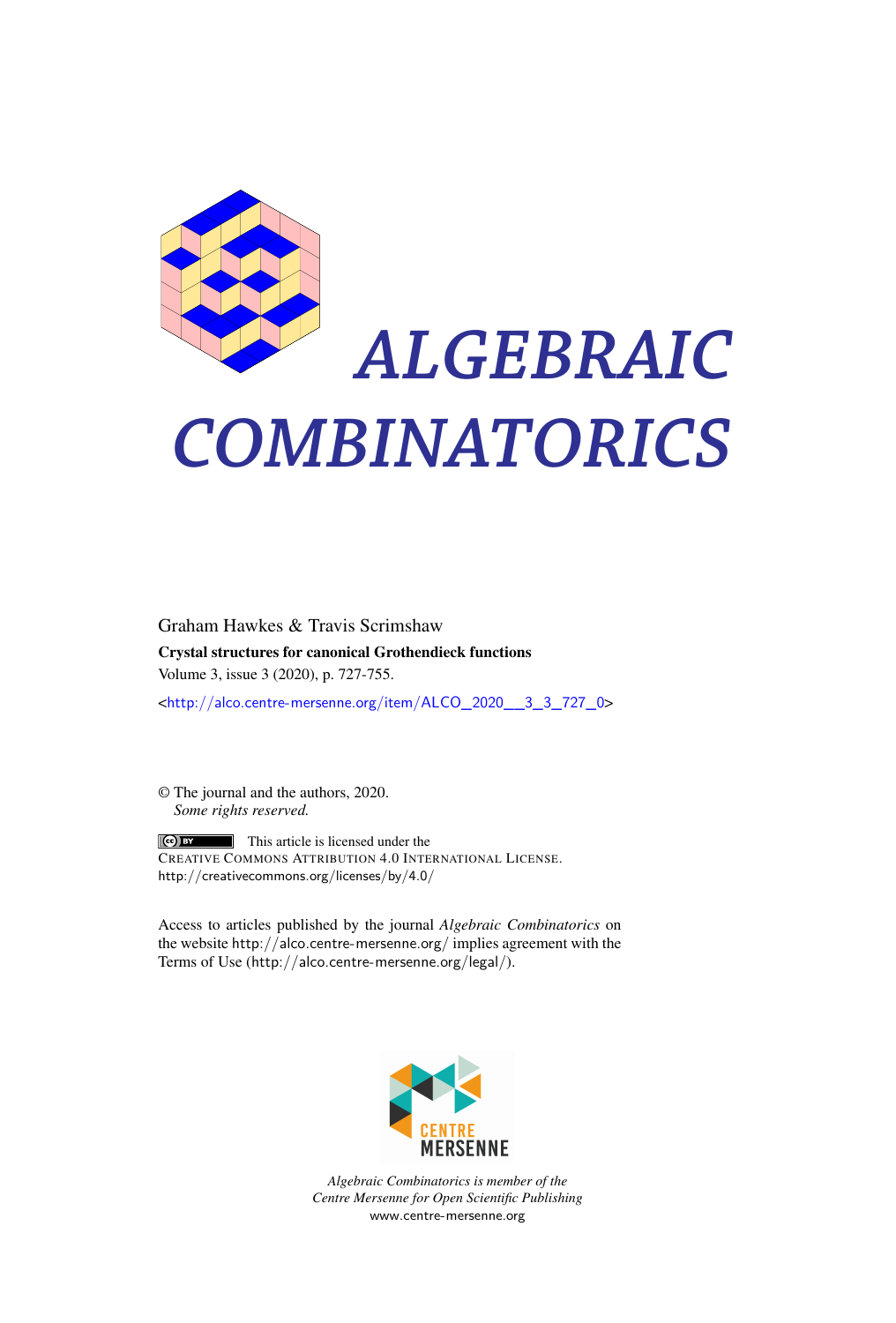

## Crystal structures for canonical Grothendieck functions

Graham Hawkes & Travis Scrimshaw

ABSTRACT We give a  $U_q(\mathfrak{sl}_n)$ -crystal structure on multiset-valued tableaux, hook-valued tableaux, and valued-set tableaux, whose generating functions are the weak symmetric, canonical, and dual weak symmetric Grothendieck functions, respectively. We show the result is isomorphic to a (generally infinite) direct sum of highest weight crystals, and for multiset-valued tableaux and valued-set tableaux, we provide an explicit bijection. As a consequence, these generating functions are Schur positive; in particular, the canonical Grothendieck functions, which was not previously known. We also give an extension of Hecke insertion to express a dual stable Grothendieck function as a sum of Schur functions.

#### 1. Introduction

The Grassmannian  $\text{Gr}(n, k)$  is the set of *k*-dimensional hyperplanes in  $\mathbb{C}^n$ . Lascoux and Schützenberger [\[21,](#page-28-0) [22\]](#page-28-1) introduced Grothendieck polynomials to represent the K-theory ring of the Grassmannian. In particular, they correspond to the K-theory classes of structure sheaves of Schubert varieties, and so they are indexed by permutations in  $S_n$ . By taking the stable limit of  $n \to \infty$ , Fomin and Kirillov [\[7,](#page-27-0) [8\]](#page-27-1) initiated the study of stable Grothendieck functions, where they also replaced the sign corresponding to the degree by a parameter  $\beta$  (which corresponds to taking the connective K-theory [\[11\]](#page-27-2)). Stable Grothendieck functions have been well-studied using a variety of methods; see for example [\[1,](#page-27-3) [3,](#page-27-4) [4,](#page-27-5) [5,](#page-27-6) [9,](#page-27-7) [12,](#page-27-8) [13,](#page-28-2) [14,](#page-28-3) [15,](#page-28-4) [19,](#page-28-5) [23,](#page-28-6) [26,](#page-28-7) [27,](#page-28-8) [28,](#page-28-9) [29,](#page-28-10) [30,](#page-28-11) [31,](#page-28-12) [32,](#page-28-13) [33,](#page-28-14) [34,](#page-28-15) [35,](#page-28-16) [41,](#page-28-17) [43\]](#page-29-0) and references therein.

The subset of stable Grothendieck functions corresponding to Grassmannian permutations are called symmetric Grothendieck functions and form a basis for an appropriate completion of the ring of symmetric functions over Z[*β*]. Recall that Schur functions correspond to the characters of the general-linear Lie algebra  $\mathfrak{gl}_n$  when restricted to *n* variables. Symmetric Grothendieck functions  $\mathfrak{G}_{\lambda}$  are known to be Schur positive [\[23\]](#page-28-6) with a finite expansion in each degree  $\beta$ , and so we can apply the involution  $\omega$  that sends a Schur function  $s_{\mu}$  to the Schur function  $s_{\mu'}$  of the conjugate  $\mu'$  of  $\mu$ . The resulting basis is known as the weak stable Grothendieck functions  $\mathfrak{J}_{\lambda}$ . Since the basis of Grothendieck functions is a (upper) filtered basis, we can consider

*Manuscript received 20th September 2019, revised 3rd February 2020, accepted 6th February 2020.* Keywords. Canonical Grothendieck function, crystal, quantum group, multiset-valued tableau, hook-valued tableau, valued-set tableau.

Acknowledgements. G. Hawkes acknowledges support from the Max-Planck-Institut für Mathematik. T. Scrimshaw was partially supported by the Australian Research Council DP170102648.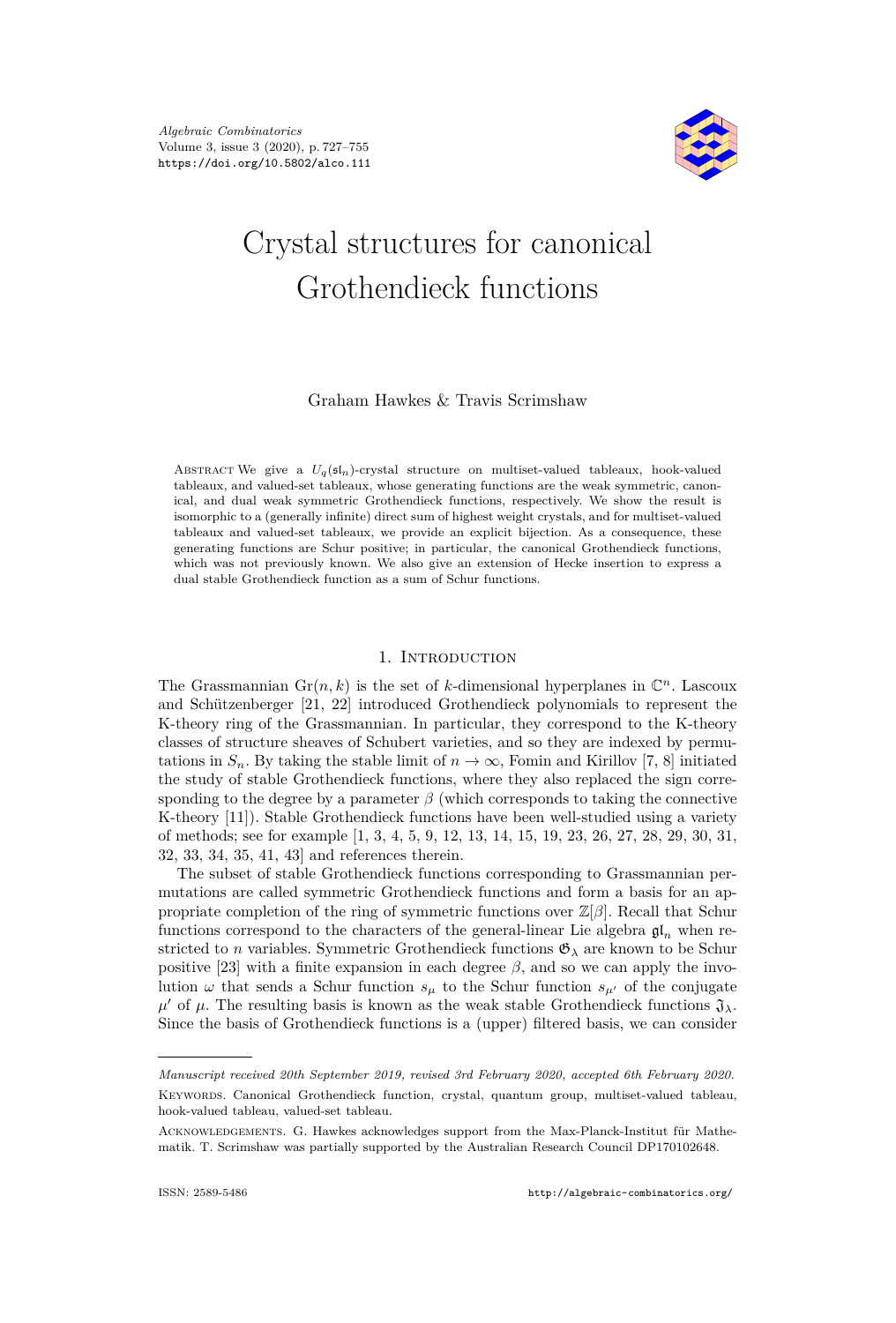its Hopf dual basis under the Hall inner product, which can be defined by considering Schur functions as an orthonormal basis, called the dual symmetric Grothendieck functions and denoted by  $g_{\lambda}$ . By also applying  $\omega$ , we obtain the dual weak symmetric Grothendieck functions j*λ*. Furthermore, each of the above families are known to have combinatorial interpretations:

- symmetric Grothendieck functions using set-valued tableaux,
- weak symmetric Grothendieck functions using multiset-valued tableaux,
- dual symmetric Grothendieck functions using reverse plane partitions, and
- dual weak symmetric Grothendieck polynomials using valued-set tableaux.

In an effort to unify the bases  $\{\mathfrak{G}_{\lambda}\}_{\lambda}$  and  $\{\mathfrak{J}_{\lambda}\}_{\lambda}$  by constructing a basis invariant under  $\omega$ , Yeliussizov introduced in [\[44\]](#page-29-1) the canonical Grothendieck functions  $\mathfrak{H}_{\lambda}$  and fused the corresponding combinatorics in hook-valued tableaux. Furthermore, up to a coefficient of  $(\alpha + \beta)$ , the canonical Grothendieck functions have the same structure coefficients and coproduct as the symmetric Grothendeick functions. Similarly, he defined the dual canonical Grothendieck functions as the corresponding dual basis and described it combinatorially using rim border tableaux and showed they are Schur positive.

Since a Schur function restricted to *n* variables is a character of the special-linear Lie algebra  $\mathfrak{sl}_n$ , a generating function of some set  $\beta$  that is Schur positive implies that there should be a  $U_q(\mathfrak{sl}_n)$ -crystal structure [\[16,](#page-28-18) [17\]](#page-28-19) on B with each connected component isomorphic to the highest weight crystal  $B(\lambda)$  for every  $s_{\lambda}$  summand. Indeed, this was done for symmetric Grothendieck functions [\[27\]](#page-28-8) and for dual symmetric Grothendieck functions [\[10\]](#page-27-9). Thus, a natural question is to construct such crystals on multiset-valued tableaux, hook-valued tableaux, valued-set tableaux, and rim border tableaux. In this paper, we construct such a  $U_q(\mathfrak{sl}_n)$ -crystal structure on the first three combinatorial objects: multiset-valued tableaux, hook-valued tableaux, and valued-set tableaux.

Furthermore, we show that multiset-valued tableaux have many analogous results from [\[27\]](#page-28-8) for set-valued tableaux. More specifically, we extend the notion of the uncrowding crystal isomorphism from [\[3,](#page-27-4) Sec. 6] to an explicit crystal isomorphism from mutliset-valued tableaux to the usual crystal on semistandard tableaux. Furthermore, we extend Hecke insertion [\[4\]](#page-27-5) to give a crystal structure on weakly decreasing factorizations and give a positive Schur expansion of general weak stable Grothendieck functions. We also have chosen our reading word on multiset-valued tableaux so that it is a crystal embedding.

Conversely, whenever we have a crystal structure on a set  $\mathcal{B}$ , the corresponding generating function is Schur positive. Our final result is constructing a  $U_q(\mathfrak{sl}_n)$ -crystal structure on hook-valued tableaux, which immediately implies that the canonical Grothendieck functions are Schur positive. It was not previously known that the canonical Grothendieck functions are Schur positive.

Our crystal structure on hook-valued tableaux is a combination of the crystal structures on set-valued tableaux and multiset-valued tableaux. However, we are not able to provide an explicit isomorphism with a highest weight crystal and instead must rely on the Stembridge axioms [\[40\]](#page-28-20). Indeed, the set-valued (resp. multset-valued) tableaux crystal structure preserves rows (resp. columns), each of which is isomorphic to hook shape, and so the crystal structures are incompatible with no straightforward extension of uncrowding.

In addition to the crystal structure on valued-set tableaux (which we describe using two different reading words), we provide an analog of uncrowding that we call inflation. That is we give an explicit crystal isomorphism from valued-set tableaux to the usual crystal on semistandard tableaux that is based on [\[19,](#page-28-5) Thm. 9.8]. As with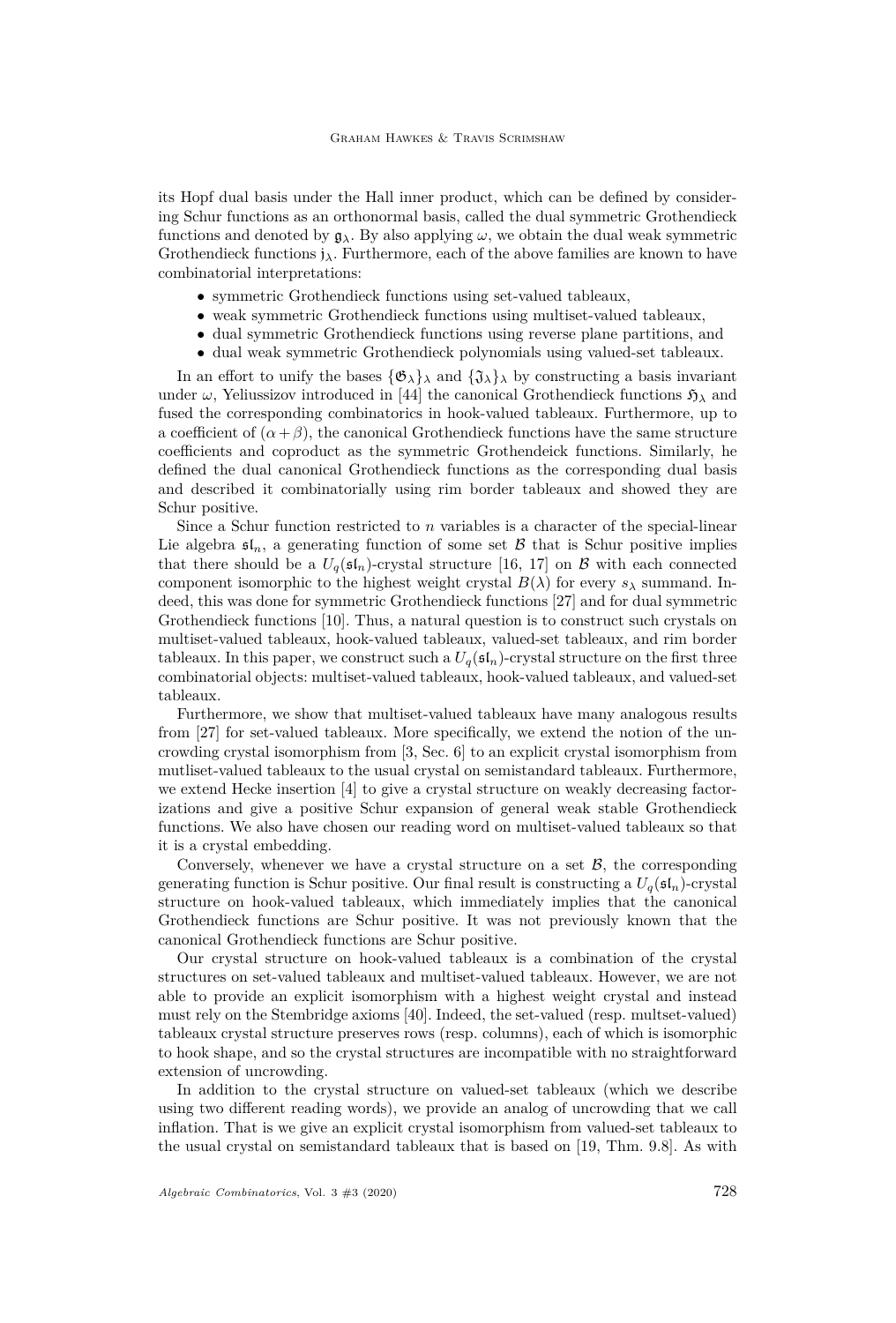uncrowding, inflation is based on the Robinson–Schensted–Knuth (RSK) algorithm being a crystal isomorphism and recording the difference between the shapes.

Since dual canonical Grothendieck are Schur positive [\[44,](#page-29-1) Thm. 9.8], there should exist a  $U_q(\mathfrak{sl}_n)$ -crystal structure on rim border tableaux with an additional marking of all interior boxes by either  $\alpha$  or  $\beta$  as the exponent of  $(\alpha + \beta)$  corresponds to the number of interior boxes. However, the crystal structure appears to be more complicated than simply combining the crystal structures on reverse plane partitions and valued-set tableaux. Thus, it remains an open problem to construct a  $U_q(\mathfrak{sl}_n)$ -crystal on marked rim border tableaux. Moreover, it is unlikely that inflation will extend to marked rim border tableaux.

This paper is organized as follows. In Section [2,](#page-3-0) we provide the necessary background. In Section [3,](#page-8-0) we give a crystal structure on multiset-valued tableaux, the uncrowding map, and a variation of Hecke insertion for weak stable Grothendieck polynomials. In Section [4,](#page-17-0) we construct a crystal structure on hook-valued tableaux. In Section [5,](#page-21-0) we construct a crystal structure on valued-set tableaux and give the inflation map.

#### 2. Background

<span id="page-3-0"></span>In this section, we give the necessary background on the crystal structure on setvalued tableaux and on (weak) symmetric/canonical Grothendieck functions. We use English convention for partitions and tableaux. Let  $\mathbf{x} = (x_1, x_2, x_3, \ldots)$  be a countable sequence of indeterminants. Let  $\mathfrak{sl}_n$  denote the special linear Lie algebra (i.e. the simple Lie algebra of type  $A_{n-1}$ ) over  $\mathbb C$  and  $U_q(\mathfrak{sl}_n)$  the corresponding Drinfel'd– Jimbo quantum group. Let  $\lambda = (\lambda_1, \lambda_2, \dots, \lambda_\ell)$  be a partition; a sequence of weakly decreasing positive integers. Let  $\ell(\lambda) = \ell$  denote the length of  $\lambda$ .

2.1. Semistandard tableaux, set-valued tableaux, and crystals. A *(semistandard) set-valued tableau of shape*  $\lambda$  is a filling T of the boxes of Young diagram of  $\lambda$  by finite nonempty sets of positive integers so that rows are weakly increasing and columns are strictly increasing in the following sense: For every set *A* to the left of a set *B* in the same row, we have max  $A \leq \min B$ , and for *C* below *A* in the same column, we have  $\max A < \min C$ . A set-valued tableau is a *semistandard (Young) tableau* if all sets have size 1. Let  $SVT<sup>n</sup>(\lambda)$  (resp.  $SST<sup>n</sup>(\lambda)$ ) denote the set of set-valued (resp. semistandard) tableaux of shape  $\lambda$  with entries at most *n*.

In [\[27\]](#page-28-8), a  $U_q(\mathfrak{sl}_n)$ -crystal structure, in the sense of Kashiwara [\[16,](#page-28-18) [17\]](#page-28-19), was given on  $SVT<sup>n</sup>(\lambda)$ . Recalling this crystal structure, we begin with the *crystal operators*  $e_i, f_i: \text{SVT}^n(\lambda) \to \text{SVT}^n(\lambda) \sqcup \{0\}, \text{ where } i \in I := \{1, \ldots, n-1\}.$ 

<span id="page-3-1"></span>DEFINITION 2.1. *Fix some*  $T \in SVT^n(\lambda)$  *and*  $i \in I$ *. Write* + *above each column of T containing i but not i* + 1*, and write* − *above each column containing i* + 1 *but not i. Next cancel signs in ordered pairs* −+ *until obtaining a sequence of the form* + · · · +− · · · − *called the i*-signature*.*

- $e_i$ *T***:** If there is not a − *in the resulting sequence, then*  $e_i$ *T* = 0*. Otherwise let* b *correspond to the box of the leftmost uncanceled*  $-$ *. Then*  $e_i$ <sup>*T*</sup> *is given by one of the following:*
	- *if there exists a box*  $\mathbf{b}^{\leftarrow}$  *immediately to the left of* **b** *that contains an*  $i+1$ *, then remove the*  $i + 1$  *from*  $\mathbf{b}^{\leftarrow}$  *and add an i to* **b**;
	- *otherwise replace the*  $i + 1$  *in* **b** *with* an *i*.
- $f_i$ *T***:** If there is not a + in the resulting sequence, then  $f_i$ *T* = 0*. Otherwise let* b *correspond to the box of the rightmost uncanceled*  $+$ *. Then*  $f_i$ *T is given by one of the following:*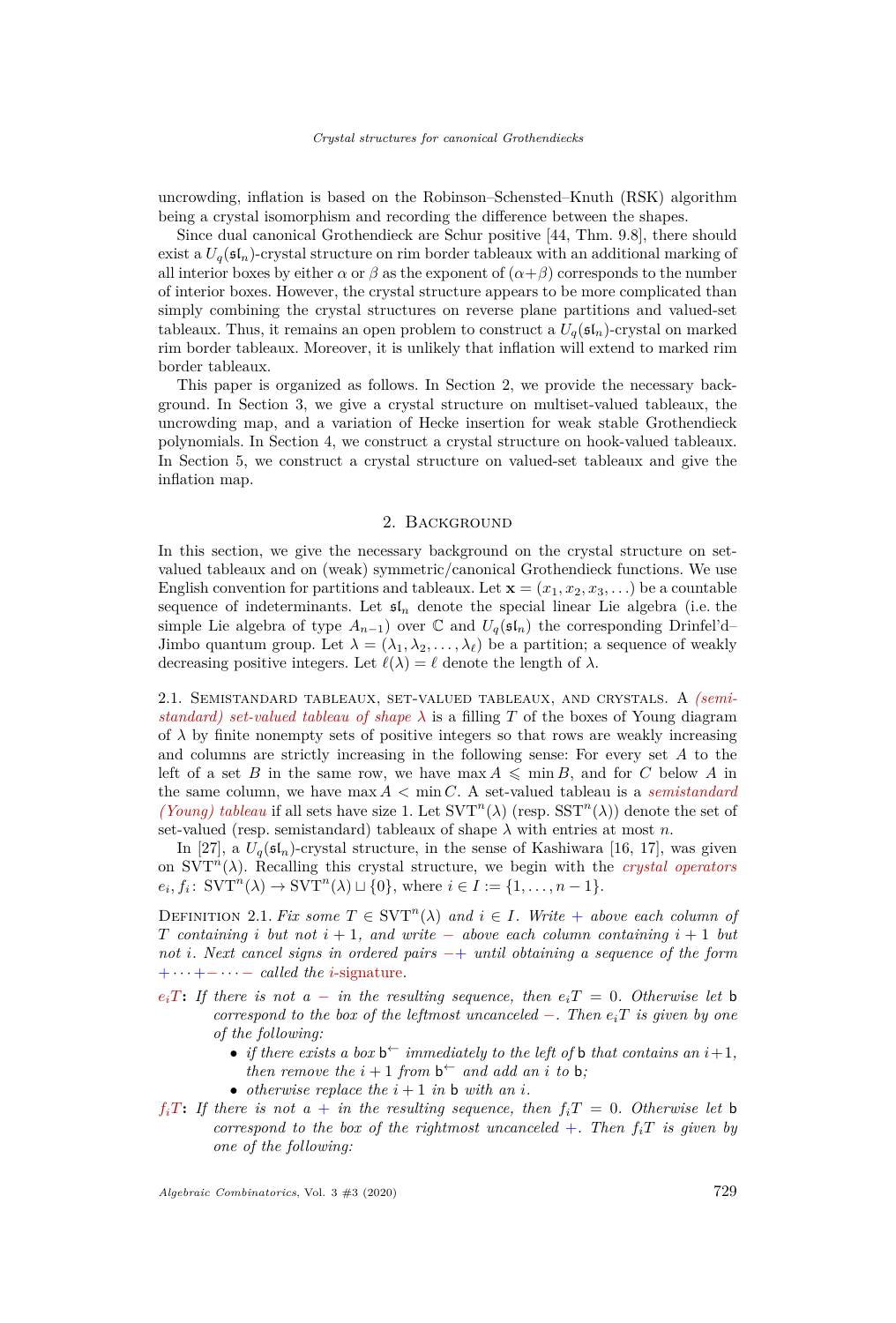- *if there exists a box*  $b^{\rightarrow}$  *immediately to the right of* **b** *that contains an i*, *then remove the i from*  $b^{\rightarrow}$  *and add an*  $i + 1$  *to* **b**;
- *otherwise replace the*  $i$  *in*  $\mathbf{b}$  *with* an  $i + 1$ *.*

For a set-valued tableau  $T \in \text{SVT}^n(\lambda)$  the *weight* is defined as

(1) 
$$
\text{wt}(T) := x_1^{m_1} x_2^{m_2} \cdots x_n^{m_n},
$$

where  $m_i$  is the number of occurrences of *i* in *T*. Denote  $|T| := \sum_{i=1}^n m_i$ . Define the statistics

$$
\varepsilon_i(T) = \max\{k \in \mathbb{Z}_{\geqslant 0} \mid e_i^k T \neq 0\}, \qquad \varphi_i(T) = \max\{k \in \mathbb{Z}_{\geqslant 0} \mid f_i^k T \neq 0\}.
$$

This gives a  $U_q(\mathfrak{sl}_n)$ -crystal structure on  $SVT^n(\lambda)$ .<sup>(1)</sup> In particular, for  $T, T' \in$  $\text{SVT}^n(\lambda)$ , we have

$$
e_i T = T' \Longleftrightarrow T = f_i T'.
$$

We say a  $T \in \text{SVT}^n(\lambda)$  is *highest weight* if  $e_i T = 0$  for all  $i \in i$ . For more details on crystals, we refer the reader to [\[6,](#page-27-10) [17\]](#page-28-19).

When we restrict this crystal structure to semistandard Young tableaux of shape *λ*, we exactly recover the crystal *B*(*λ*) of the irreducible highest weight  $U_q(\mathfrak{sl}_n)$ representation of highest weight  $\lambda$  [\[16,](#page-28-18) [17\]](#page-28-19). Furthermore, the crystal operators from Definition [2.1](#page-3-1) also give a crystal structure on words of length  $\ell$ , which we naturally equate with the tensor product  $B(\Lambda_1)^{\otimes \ell}$  (for more details, we refer the reader to [\[6\]](#page-27-10)). The Lusztig involution is an involution on highest weight crystals  $* : B(\lambda) \to B(\lambda)$ that sends the highest weight element to the lowest weight element and extended as a crystal isomorphism

$$
e_i(T^*) \mapsto (f_{n+1-i}T)^*, \qquad f_i(T^*) \mapsto (e_{n+1-i}T)^*, \qquad \text{wt}(T^*) = w_0 \,\text{wt}(T),
$$

where  $w_0$  is the permutation that reverses all entries. We extend this functorially to tensor products by applying it to every factor and then reversing the factors. The Lusztig involution is also given by the Schützenberger involution (or evacuation) on semistandard tableaux [\[24\]](#page-28-21).

Recall that for two  $U_q(\mathfrak{sl}_n)$ -crystals  $\mathcal{B}, \mathcal{B}',$  a *strict crystal morphism*  $\psi : \mathcal{B} \to \mathcal{B}'$  is a map  $\psi: \mathcal{B} \sqcup \{0\} \to \mathcal{B} \sqcup \{0\}$  such that

$$
\psi(0) = 0, \qquad \psi(e_i b) = e_i \psi(b), \qquad \psi(f_i b) = f_i \psi(b), \qquad \text{wt}(\psi(b)) = \text{wt}(b),
$$

where we consider  $e_i 0 = 0$  and  $f_i 0 = 0$ . We say  $\psi$  is an *embedding* (resp. *isomorphism*) if  $\psi^{-1}(0) = \{0\}$  (resp.  $\psi$  is a bijection). When there exists an isomorphism  $\psi : \mathcal{B} \to \mathcal{B}'$ , we say  $\mathcal{B}$  is isomorphic to  $\mathcal{B}'$  and denote this by  $\mathcal{B} \cong \mathcal{B}'$ .

Theorem 2.2 (Monical–Pechenik–Scrimshaw [\[27,](#page-28-8) Thm. 3.9]). *Let λ be a partition. Then*

$$
\mathrm{SVT}^n(\lambda) \cong \bigoplus_{\lambda \subseteq \mu} B(\mu)^{\oplus S_{\lambda}^{\mu}},
$$

*where the*  $S^{\mu}_{\lambda}$  *is the highest weight elements of weight*  $\mu$  *in*  $\text{SVT}^n(\lambda)$ *.* 

For a partition  $\lambda$ , we will sometimes write it as  $\sum_{i=1}^{n} c_i \Lambda_i$ , where  $c_i$  denotes the number of columns of height *i*. This is the usual identification of partitions with the dominant weights associated to  $\mathfrak{sl}_n$  using the fundamental weights.

See Figure [1](#page-5-0) for an example of the crystal structure on set-valued tableaux.

 $(1)$ The standard references for crystal structures consider the weight as an additive group, but we consider it as a multiplicative group because it useful for defining polynomials in the sequel.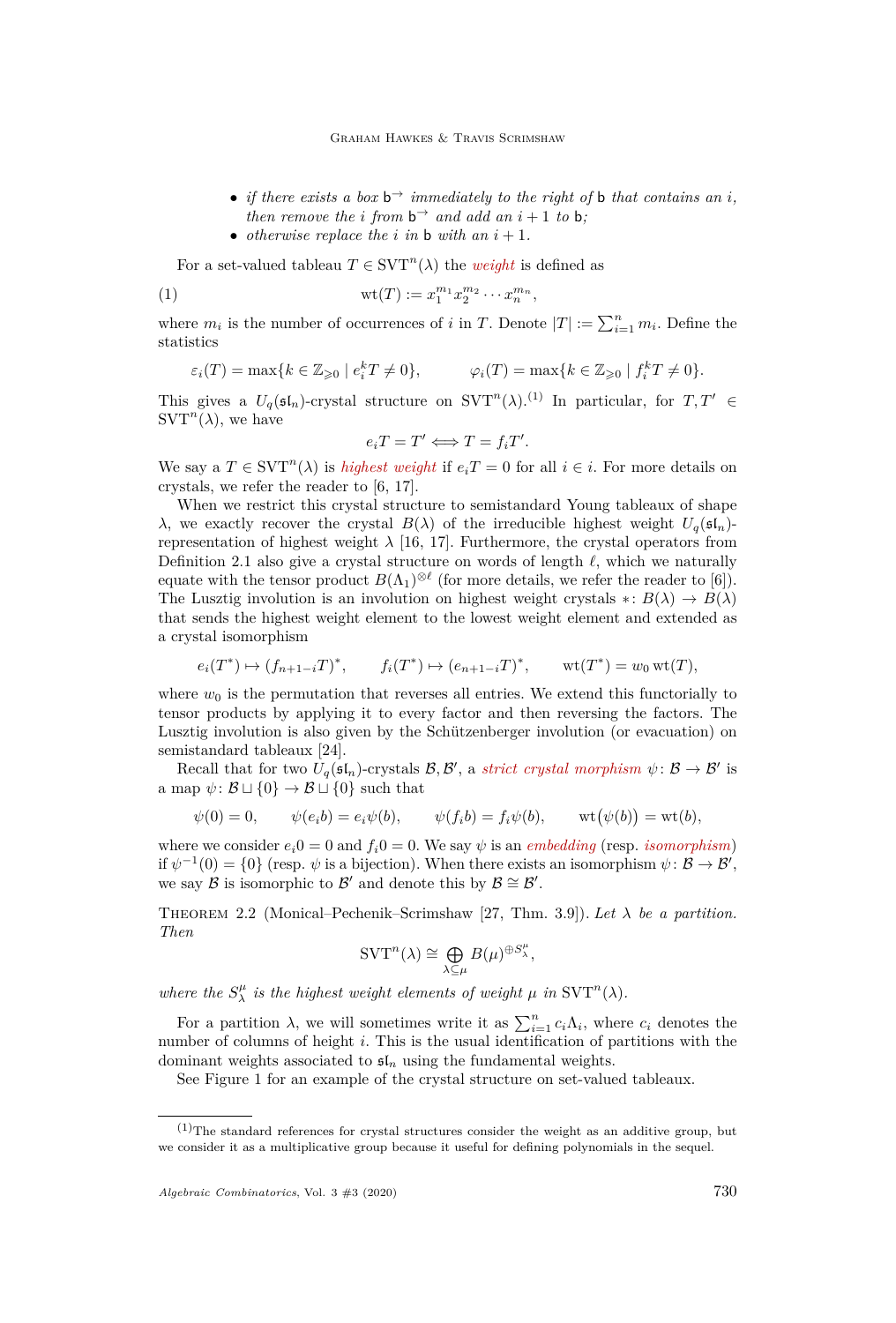*Crystal structures for canonical Grothendiecks*



<span id="page-5-0"></span>FIGURE 1. The  $U_q(\mathfrak{sl}_3)$ -crystal structure on SVT<sup>3</sup> . An *i*-arrow  $b \stackrel{i}{\rightarrow} b'$  represents the action of the crystal operator  $f_i b = b'$ .

2.2. Canonical Grothendieck functions. From [\[3\]](#page-27-4), we can define a *symmetric Grothendieck function* as

$$
\mathfrak{G}_{\lambda}(\mathbf{x};\beta) := \sum_{T \in \text{SYT}^{\infty}(\lambda)} \beta^{|T| - |\lambda|} \operatorname{wt}(T),
$$

where  $|\lambda|$  denotes the size of  $\lambda$  (i.e. the number of boxes in  $\lambda$ ). The value  $|T| - |\lambda|$  is the so-called *excess* statistic. When  $\beta = 0$ , we recover the *Schur function*:

$$
s_{\lambda}(\mathbf{x}) = \sum_{T \in \text{SST}^{\infty}(\lambda)} \text{wt}(T).
$$

Note that when we restrict to *n* variables  $x_1, x_2, \ldots, x_n$ , we recover the *β-character* of  $SVT<sup>n</sup>(\lambda)$  and  $\mathfrak{G}_{\lambda}$  (and  $s_{\lambda}$ ) is a polynomial (as opposed to a formal power series). For more on Schur functions, we refer the reader to [\[39,](#page-28-22) Ch. 7].

<span id="page-5-1"></span>The *weak symmetric Grothendieck function* is defined by

(2) 
$$
\mathfrak{J}_{\lambda}(\mathbf{x}; \alpha) := \mathfrak{G}_{\lambda}\left(\frac{x_1}{1 - \alpha x_1}, \frac{x_2}{1 - \alpha x_2}, \frac{x_3}{1 - \alpha x_3}, \dots; \alpha\right),
$$

which recovers the definition given in [\[31,](#page-28-12) Thm. 6.11] when  $\alpha = -1$  and  $x_i \mapsto -x_i$ (which is for the conjugate shape of the definition in [\[19\]](#page-28-5)). Indeed, following [\[31\]](#page-28-12) we have

$$
\frac{x_i}{1 - \alpha x_i} = x_i + \alpha x_i^2 + \alpha^2 x_i^3 + \dots = \sum_{k=0}^{\infty} \alpha^k x_i^{k+1},
$$

which is equivalent to allowing multisets to fill the tableaux. More explicitly, define a *(semistandard) multiset-valued tableau of shape*  $\lambda$  to be a filling *T* of the boxes of  $\lambda$ by finite nonempty multisets of positive integers such that rows are weakly increasing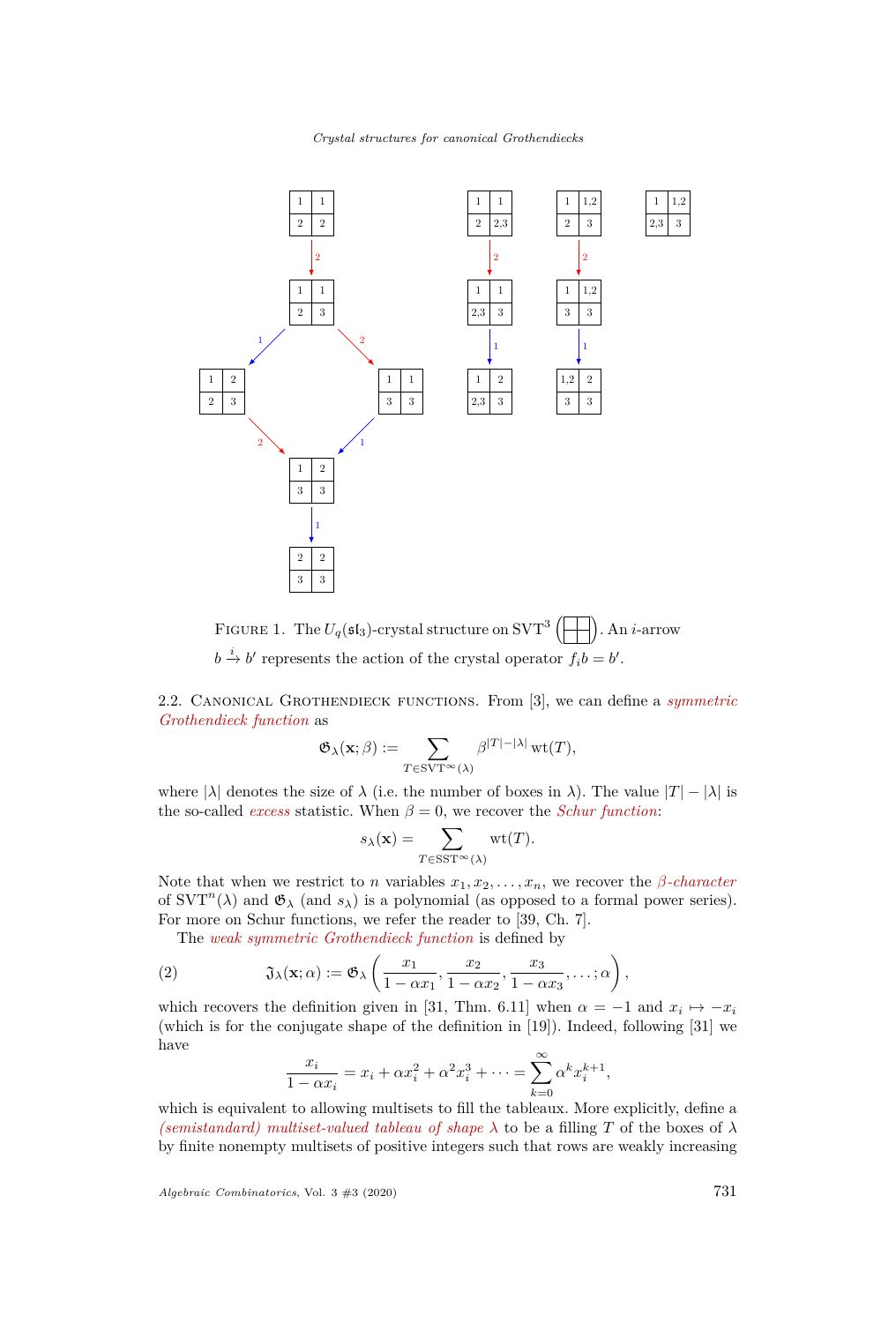and columns are strictly increasing in the same sense as for set-valued tableaux. Let  $MVT<sup>n</sup>(\lambda)$  denote the set of all multiset-valued tableaux of shape  $\lambda$  and max entry  $n$ . Thus, we arrive at the combinatorial definition of  $[19]$  for weak symmetric Grothendieck functions:

$$
\mathfrak{J}_{\lambda}(\mathbf{x};\alpha)=\sum_{T\in\mathrm{MVT}^{\infty}(\lambda)}\alpha^{|T|-|\lambda|}\,\mathrm{wt}(T).
$$

A third equivalent way to define a weak symmetric Grothendieck function is by using the involution  $\omega$  on symmetric functions given by  $\omega s_\lambda(\mathbf{x}) = s_{\lambda'}(\mathbf{x})$ , where  $\lambda'$  is the conjugate partition of  $\lambda$ .

<span id="page-6-0"></span>Proposition 2.3 (Lam–Pylyavskyy [\[19,](#page-28-5) Prop. 9.22]). *We have*

$$
\mathfrak{J}_{\lambda'}(\mathbf{x};\alpha) = \omega \mathfrak{G}_{\lambda}(\mathbf{x};\alpha).
$$

Unlike for symmetric Grothendieck functions, we do not obtain a polynomial when we restrict a weak symmetric Grothendieck function to a finite number of variables (i.e. it remains a formal power series).

Symmetric Grothendieck functions and weak symmetric Grothendieck functions have a common generalization given by Yeliussizov [\[44\]](#page-29-1). A *hook tableau* is a semistandard Young tableau *T* of the form



We call *h* the *hook entry* and the entries  $A(T) := (A_1, \ldots, A_k)$  the *arm* and  $L(T) :=$  $(L_1, \ldots, L_\ell)$  the *leg*. Let  $L^+(T) := \{h\} \cup L(T)$  denote the *extended leg*.<sup>(2)</sup> A *(semistandard) hook-valued tableau of shape*  $\lambda$  is a filling *T* of the boxes of  $\lambda$  by hook tableaux such that the rows are weakly increasing and the columns are strictly increasing the in the same sense as for (multi)set-valued tableaux. Let  $HVT<sup>n</sup>(\lambda)$  denote the set of hook-valued tableau of shape  $\lambda$  with max entry *n*. Thus, following [\[44\]](#page-29-1), we define the *canonical Grothendieck polynomial* as

$$
\mathfrak{H}_{\lambda}(\mathbf{x}; \alpha, \beta) := \sum_{T \in \mathrm{HVT}^{\infty}(\lambda)} \alpha^{|A(T)|} \beta^{|L(T)|} \mathrm{wt}(T).
$$

Note that

$$
\mathfrak{H}_{\lambda}(\mathbf{x}; \alpha, 0) = \mathfrak{J}_{\lambda}(\mathbf{x}; \alpha), \qquad \mathfrak{H}_{\lambda}(\mathbf{x}; 0, \beta) = \mathfrak{G}_{\lambda}(\mathbf{x}; \beta).
$$

Furthermore, Equation [\(2\)](#page-5-1) follows from [\[44,](#page-29-1) Prop. 3.4].

2.3. Dual canonical Grothendieck functions. A *reverse plane partition of shape*  $\lambda$  is a filling of  $\lambda$  by positive integers such that rows and columns are weakly increasing. Define the weight of a reverse plane partition *P* to be

$$
\operatorname{wt}(P) := x_1^{m_1} x_2^{m_2} \cdots x_n^{m_n},
$$

where here  $m_i$  is the number of *columns* that contain an *i* in  $P$ . As before, denote  $|P| := \sum_{i=1}^n m_i$ . Let  $\text{RPP}^n(\lambda)$  denote the set of reverse plane partitions with

 $(2)$ Note that  $A_i, \ldots, A_k, L_1, \ldots, L_\ell$ , and  $h$  are all positive integers here.

*Algebraic Combinatorics*, Vol. 3 #3 (2020) 732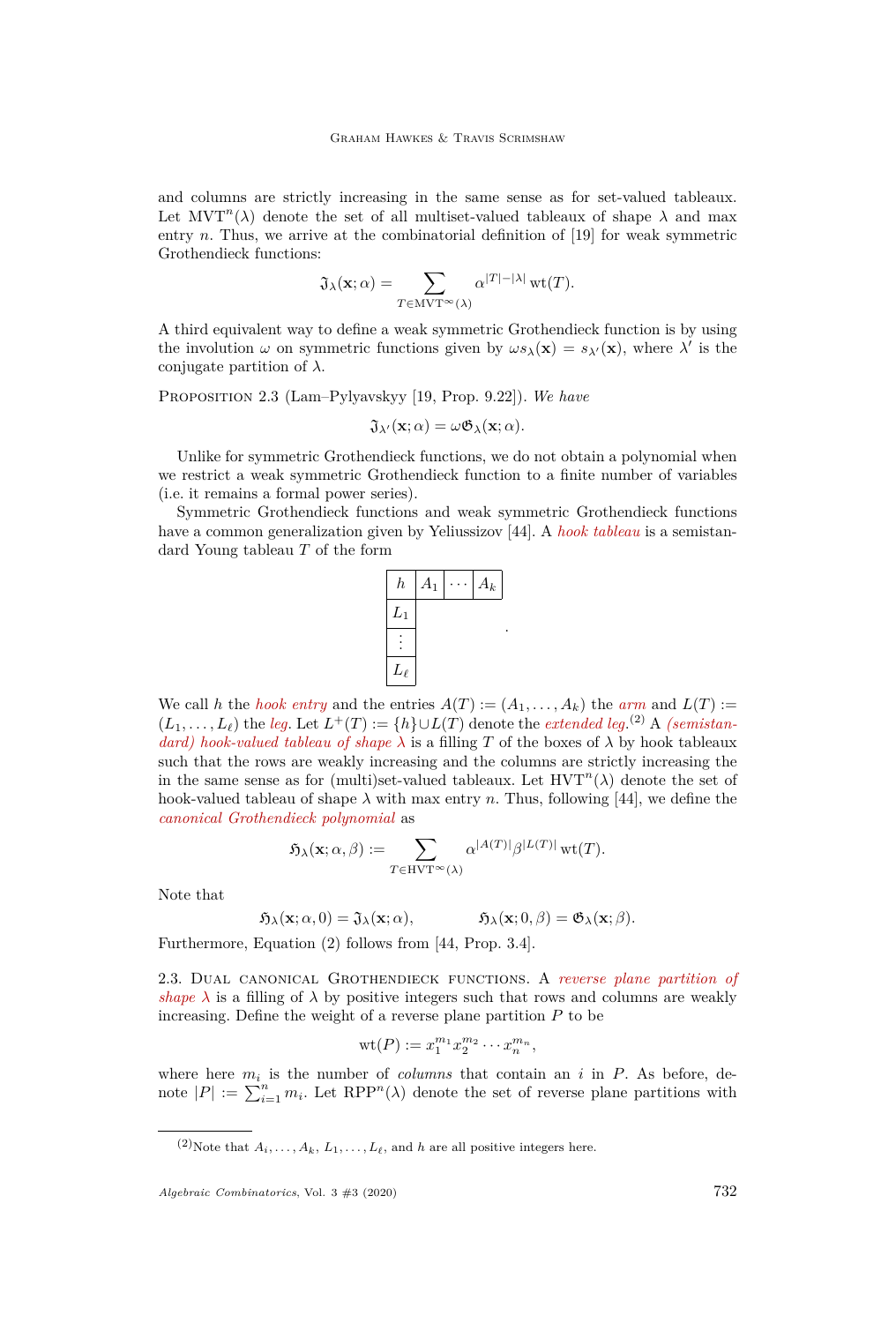maximum entry *n*. The *dual symmetric Grothendieck function*  $\mathbf{g}_{\lambda}(\mathbf{x}; \beta)$  is defined combinatorially by

$$
\mathfrak{g}_{\lambda}(\mathbf{x};\beta)=\sum_{P\in \text{RPP}^{\infty}(\lambda)}\beta^{|\lambda|-|P|}\,\mathrm{wt}(P),
$$

The dual symmetric Grothendieck functions were shown to form a basis Hopf dual to the symmetric Grothendieck functions under the Hall inner product [\[19,](#page-28-5) Thm. 9.15]. Furthermore, dual symmetric Grothendieck functions are known to be Schur positive [\[19,](#page-28-5) Thm. 9.8], where  $\text{RPP}^n(\lambda)$  was given a  $U_q(\mathfrak{sl}_n)$ -crystal structure by Galashin [\[10\]](#page-27-9).

Let  $j_{\lambda}(\mathbf{x}; \alpha)$  denote the *dual weak symmetric Grothendieck function*, which we can define by  $j_{\lambda}(\mathbf{x}; \alpha) = \omega \mathfrak{g}_{\lambda}(\mathbf{x}; \alpha)$ . The dual weak symmetric Grothendieck functions form the Hopf dual basis of the weak symmetric Grothendieck functions [\[19,](#page-28-5) Thm. 9.15]. This was also given the following combinatorial interpretation [\[19\]](#page-28-5). Define a *valued-set tableaux of shape λ* to be a semistandard Young tableau of shape *λ* such that boxes within a particular row are divided into *groups*. Note that our description is conjugate to that from [\[19\]](#page-28-5). Define the weight of a valued-set tableau *V* to be

$$
\mathrm{wt}(V):=x_1^{m_1}x_2^{m_2}\cdots x_n^{m_n},
$$

where here  $m_i$  is the number of *groups* that contain an *i* in *V*. As before, denote  $|P| :=$  $\sum_{i=1}^{n} m_i$ . Thus, the dual weak symmetric Grothendieck function can be given by

$$
j_{\lambda}(\mathbf{x};\alpha) = \sum_{V \in VST^{\infty}(\lambda)} \alpha^{|\lambda| - |V|} \operatorname{wt}(V),
$$

where  $VST^{\infty}(\lambda)$  is the set of all valued-set tableaux of shape  $\lambda$  with max entry *n*.

EXAMPLE 2.4. Let  $\lambda = \frac{1}{\sqrt{2}}$ . The valued-set tableaux  $VST^3(\lambda)$  are the semistandard Young tableaux of shape  $\lambda$  (see the leftmost connected component of Figure [1\)](#page-5-0) and

| $\Omega$<br>$\Omega$ | 3<br>$\Omega$<br>IJ  | 67<br>3<br>$\Omega$            | 67<br>$\cdot$<br>$\Omega$<br>$\Omega$<br>۰J<br>u |
|----------------------|----------------------|--------------------------------|--------------------------------------------------|
| റ                    | $\Omega$<br>$\Omega$ | $\Omega$<br>$\Omega$<br>ಀ      | $\epsilon$<br>6<br>റ<br>$\Omega$<br>U            |
| $\Omega$<br>$\Omega$ | റ<br>$\Omega$        | 2<br>ി<br>$\Omega$<br>$\Omega$ |                                                  |

Thus we have

$$
j_{\lambda}(x_1, x_2, x_3; \alpha) = x_1^2 x_2^2 + x_1^2 x_2 x_3 + x_1 x_2^2 x_3 + x_1^2 x_3^2 + x_1 x_2 x_3^2 + x_2^2 + x_3
$$
  
+  $\alpha (x_1^2 x_2 + x_1^2 x_3 + x_1 x_2 x_3 + x_2^2 x_3 + x_1 x_3^2 + x_2 x_3^2)$   
+  $x_1 x_2^2 + x_1 x_2 x_3 + x_1 x_3^2 + x_2 x_3^2$   
=  $s \square(x_1, x_2, x_3) + \alpha s \square(x_1, x_2, x_3) + \alpha^2 s \square(x_1, x_2, x_3).$ 

We also require some additional definitions on valued-set tableaux in the sequel. We call the leftmost (resp. rightmost) entry in a group the *buoy* (resp. *anchor*). Thus,  $m_i$  in the weight is also equal to the number of buoys  $i$  in a valued-set tableau  $V$  and  $|V|$  is the number of buoys (equivalently, anchors or groups). We will also consider groups constructed by adding a vertical *divider* between certain pairs of entries *i* in the same row. For examples, see Example [5.2](#page-22-0) and Example [5.12.](#page-24-0)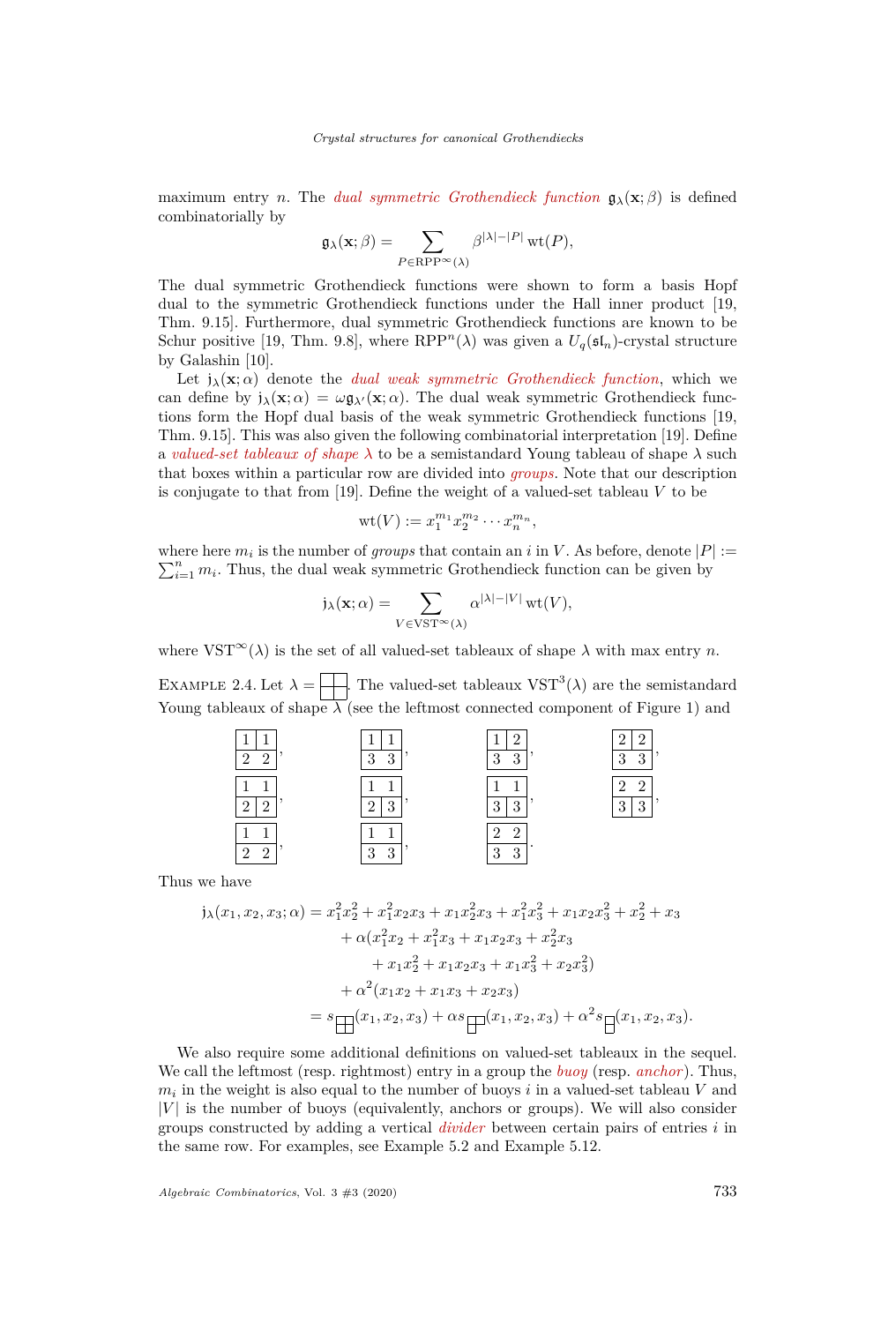2.4. Stembridge axioms for crystals. We recall the Stembridge axioms [\[40\]](#page-28-20), a set of local criteria used to determine if a  $U_q(\mathfrak{sl}_n)$ -crystal is isomorphic to a direct sum of highest weight crystals, but instead given the crystal and the crystal operators rather than the crystal graph. Recall that the Cartan matrix for  $\mathfrak{sl}_n$  is given by

$$
(A_{ij})_{i,j=1}^{n-1} = \begin{bmatrix} 2 & -1 & & & \\ -1 & 2 & -1 & & \\ & \ddots & \ddots & \ddots & \\ & & -1 & 2 & -1 \\ & & & -1 & 2 \end{bmatrix}.
$$

Let *B* be a set with crystal operators  $e_i, f_i: B \to B \sqcup \{0\}$  such that  $e_i$  and  $f_i$  are computed using an *i*-signature; that is to say,  $e_i$  (resp.  $f_i$ ) changes the rightmost − (resp. leftmost +) into a + (resp. –). Furthermore, every contribution of a + (resp. –) corresponds to multiplying  $x_i$  (resp.  $x_{i+1}$ ) to the weight. Define an *i*-string as a subset of  $B$  closed under  $e_i$  and  $f_i$ . We require the following statistics

$$
\delta_i(b) := -\max\{k \in \mathbb{Z}_{\geqslant 0} \mid e_i^k b \neq 0\}, \qquad \varphi_i(b) := \max\{k \in \mathbb{Z}_{\geqslant 0} \mid f_i^k b \neq 0\},
$$
  

$$
\Delta_i \delta_j(b) := \delta_j(e_i b) - \delta_j(b), \qquad \Delta_i \varphi_j(b) := \varphi_j(e_i b) - \varphi_j(b),
$$
  

$$
\nabla_i \delta_j(b) := \delta_j(b) - \delta_j(f_i b), \qquad \nabla_i \varphi_j(b) := \varphi_j(b) - \varphi_j(f_i b).
$$

The following are the *Stembridge axioms*:

- <span id="page-8-4"></span>(P1) All *i*-strings have no cycles (i.e. there does not exist a *b* such that  $f_i^k b = b$  for some  $k > 0$ ) and finite length.
- <span id="page-8-3"></span>(P2) For any  $b, b' \in B$ , we have  $e_i b = b'$  if and only if  $b = f_i b'$ .
- <span id="page-8-1"></span> $(P3)$   $\Delta_i \delta_j(b) + \Delta_i \varphi_j(b) = A_{ij}$ .
- <span id="page-8-2"></span> $(P4)$   $\Delta_i \delta_j(b) \leq 0$  and  $\Delta_i \varphi_j(b) \leq 0$ .
- <span id="page-8-5"></span>(P5) If  $e_i b, e_j b \neq 0$ , then  $\Delta_i \delta_j(b) = 0$  implies  $y := e_i e_j b = e_j e_i b$  and  $\nabla_j \varphi_i(y) = 0$ .
- <span id="page-8-6"></span>(P6) If  $e_i b, e_j b \neq 0$ , then  $\Delta_i \delta_j(b) = \Delta_j \delta_i(b) = -1$  implies  $y := e_i e_j^2 e_i b = e_j e_i^2 e_j b$ and  $\nabla_i \varphi_i(y) = \nabla_i \varphi_i(y) = -1$ .
- <span id="page-8-7"></span>(P5') If  $f_i b, f_j b \neq 0$ , then  $\nabla_i \phi_j(b) = 0$  implies  $y := f_i f_j b = f_j f_i b$  and  $\Delta_j \delta_i(y) = 0$ .
- <span id="page-8-8"></span>(P6') If  $f_i b, f_j b \neq 0$ , then  $\nabla_i \phi_j(b) = \nabla_j \phi_i(b) = -1$  implies  $y := f_i f_j^2 f_i b = f_j f_i^2 f_j b$ and  $\Delta_i \delta_i(y) = \Delta_j \delta_i(y) = -1$ .

<span id="page-8-9"></span>THEOREM 2.5 (Stembridge [\[40,](#page-28-20) Thm. 3.3]). Let *B* be a crystal that satisfies the Stem*bridge axioms such that every connected component*  $C^{(i)}$  *contains a highest weight element*  $u^{(i)}$  *of weight*  $\lambda^{(i)}$ *, then* 

$$
B \cong \bigoplus_{i=1}^N B(\lambda^{(i)}).
$$

We note that  $(P3)$  and  $(P4)$  are equivalent to one of three possibilities:

$$
(A_{ij}, \Delta_i \delta_j(b), \Delta_i \varphi_j(b)) = (0, 0, 0), (-1, -1, 0), (-1, 0, -1).
$$

From the weight condition of the *i*-signature, we have  $\phi_i(b) + \delta_i(b) = m_i - m_{i+1}$ , where  $wt(b) = x_1^{m_1} \cdots x_n^{m_n}$ . So along with [\(P2\),](#page-8-3) *B* with the crystal operators satisfy the abstract  $U_q(\mathfrak{sl}_n)$ -crystal axioms [\[18\]](#page-28-23).

#### 3. Multiset-valued tableaux

<span id="page-8-0"></span>In this section, we prove our first main result: there exists a  $U_q(\mathfrak{sl}_n)$ -crystal structure on  $MVT<sup>n</sup>(\lambda)$  such that it is isomorphic to a direct sum of irreducible highest weight crystals  $B(\mu)$ . After that, we discuss the relation with the usual crystal structure on semistandard Young tableaux and some consequences for stable dual Grothendieck polynomials.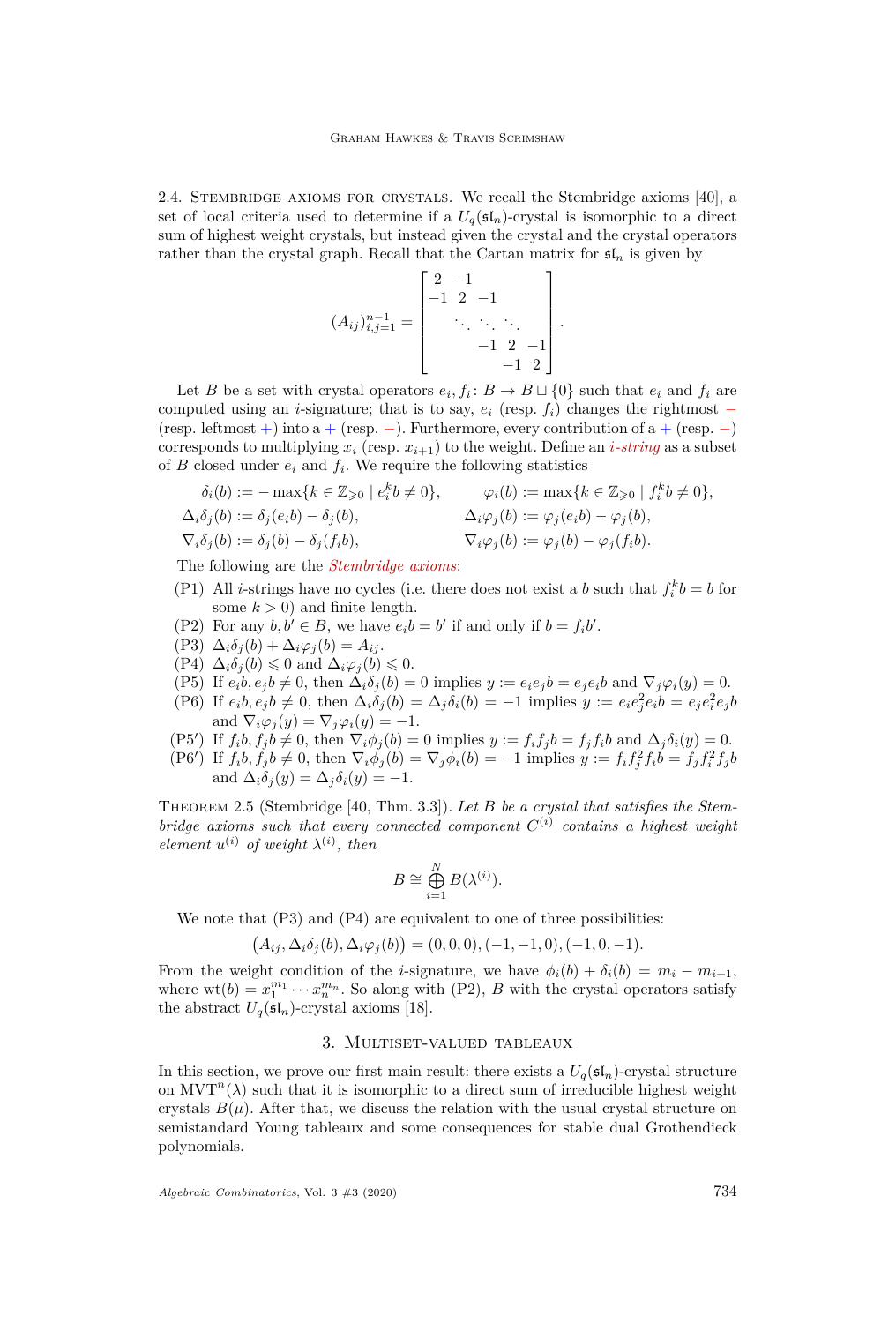3.1. Crystal structure. In order to define the crystal structure, we start by defining the crystal operators

$$
e_i, f_i: \text{MVT}^n(\lambda) \to \text{MVT}^n(\lambda) \sqcup \{0\}.
$$

We do so by following the signature rule as for set-valued tableaux in Definition [2.1,](#page-3-1) for which we need to define an appropriate reading word. We write multisets as words for compactness.

DEFINITION 3.1 (Reading word). Let  $T \in \text{MVT}^n(\lambda)$ . Let C be a column of T. Define *the* column reading word rd(*C*) *by first reading the smallest entry of each box from bottom-to-top in C, then reading the remaining entries from smallest to largest in each box from top-to-bottom in C. Define the* reading word

$$
rd(T) = rd(C_1) rd(C_2) \cdots rd(C_k),
$$

*where*  $C_1, C_2, \ldots, C_k$  *are the columns of T from left-to-right.* 

Example 3.2. For the multiset-valued (column) tableau

$$
C = \frac{\frac{113}{4445}}{\frac{6}{7899}},
$$

we have

$$
rd(C) = 764113445899.
$$

<span id="page-9-0"></span>DEFINITION 3.3 (Crystal operators). *Fix*  $T \in \text{MVT}^n(\lambda)$  and  $i \in I$ *. Write* + *for each i in*  $\text{rd}(T)$  *and* − *for each*  $i + 1$  *in*  $\text{rd}(T)$  *(ignore all other letters). Next, cancel signs in ordered pairs* −+ *until obtaining a sequence of the form* + · · · +− · · · − *called the i*-signature*.*

- $e_i$ *T***:** *If there is no* − *in the resulting sequence, then*  $e_i$ *T* = 0*. Otherwise let* **b** *correspond to the box of the leftmost uncanceled* −*. Then eiT is given by one of the following:*
	- *if there exists a box* b ↑ *immediately above* b *that contains an i, then remove*  $i + 1$  *from* **b** and add *i* to **b**<sup> $\uparrow$ </sup>;
	- *otherwise replace the*  $i + 1$  *in* **b** *with* an *i*.
- $f_i$ *T***:** *If there is no + in the resulting sequence, then*  $f_i$ *<i>T* = 0*. Otherwise let* b *correspond to the box of the rightmost uncanceled*  $+$ *. Then*  $f_iT$  *is given by one of the following:*
	- *if there exists a box*  $b^{\downarrow}$  *immediately below* **b** *that contains an*  $i + 1$ *, then remove the i from* **b** and add an  $i + 1$  to  $b^{\downarrow}$ ;
	- *otherwise replace the*  $i$  *in*  $\mathbf{b}$  *with* an  $i + 1$ *.*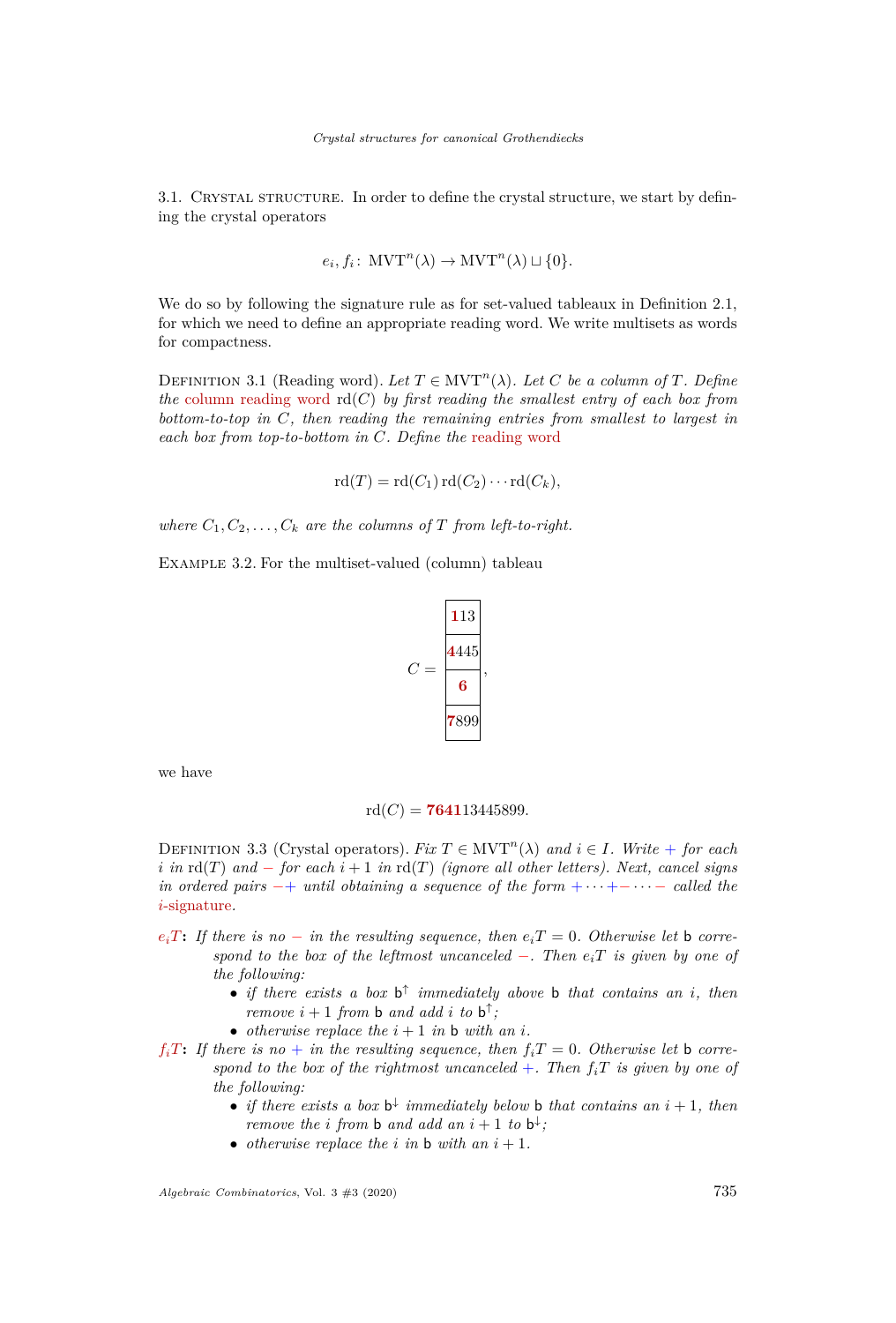EXAMPLE 3.4. The connected components in  $MVT^3(\Lambda_2)$  with the crystal operators from Definition [3.3](#page-9-0) that correspond to  $\alpha^0$ ,  $\alpha^1$ , and  $\alpha^2$  are



First we show that the crystal operators are well-defined and satisfy the requisite properties.

<span id="page-10-0"></span>LEMMA 3.5. Let  $T \in \text{MVT}^n(\lambda)$  and suppose  $f_iT \neq 0$ , then the *i* changed to  $i + 1$ *in*  $f_iT$  does not change its position in the reading word. That is to say, we have  $\text{rd}(f_iT) = f_i \text{rd}(T)$ .

*Proof.* Let  $T' = f_iT$ , and suppose the changed *i* is in box **b**. Clearly if *i* becomes an  $i+1$  in the same box, then it does not change its position. Now consider when  $i$  moves from **b** and becomes an  $i + 1$  in the box  $\mathbf{b}^{\downarrow}$  immediately below **b**. In this case, the *i* changed is the rightmost *i* in the *i*-signature of *T*, and hence the rightmost entry of **b** in the reading word (we also have max  $\mathbf{b} = i$  since min  $\mathbf{b}^{\downarrow} = i + 1$ ). Hence, the changed  $i + 1$  in  $T'$  must be read immediately after all entries of  $b^{\downarrow}$  in  $T'$  have been read (consider this added  $i + 1$  to be the second such letter), which means it remains at the same position.

Remark 3.6. We note that our reading word is the column version of the reading word from [\[1,](#page-27-3) Def. 2.5]. Furthermore, when we consider the reading word from [\[1,](#page-27-3) Def. 2.5 applied to  $SVT^n(\lambda)$ , but otherwise keep the same crystal operators, then the analog of Lemma [3.5](#page-10-0) holds in that setting. In addition, our reading word and crystal structure for a single column is similar to the one for the minimaj crystal from [\[2\]](#page-27-11).

<span id="page-10-1"></span>LEMMA 3.7. Let 
$$
T, T' \in \text{MVT}^n(\lambda)
$$
. Then  
\n $e_i T \in \text{MVT}^n(\lambda) \sqcup \{0\}, \quad f_i T' \in \text{MVT}^n(\lambda) \sqcup \{0\}, \quad e_i T = T' \Longleftrightarrow T = f_i T'.$ 

*Proof.* We first show  $f_i T \in \text{MVT}^n(\lambda) \sqcup \{0\}$ , and if  $f_i T' = 0$ , then the claim is trivially true. Suppose  $T = f_i T'$  is formed by changing an *i* to an  $i + 1$  within the same box **b.** To show  $T \in \text{MVT}^n(\lambda)$ , we first note that we could not have an  $i + 1$  in the box  $\mathbf{b}^{\downarrow}$  immediately below **b**. So it remains to show that there does not exist an *i* in the box  $\mathsf{b}^{\rightarrow}$  immediately to the right of **b**. By semistandardness of T', for the box  $\mathsf{b}^{\rightarrow}$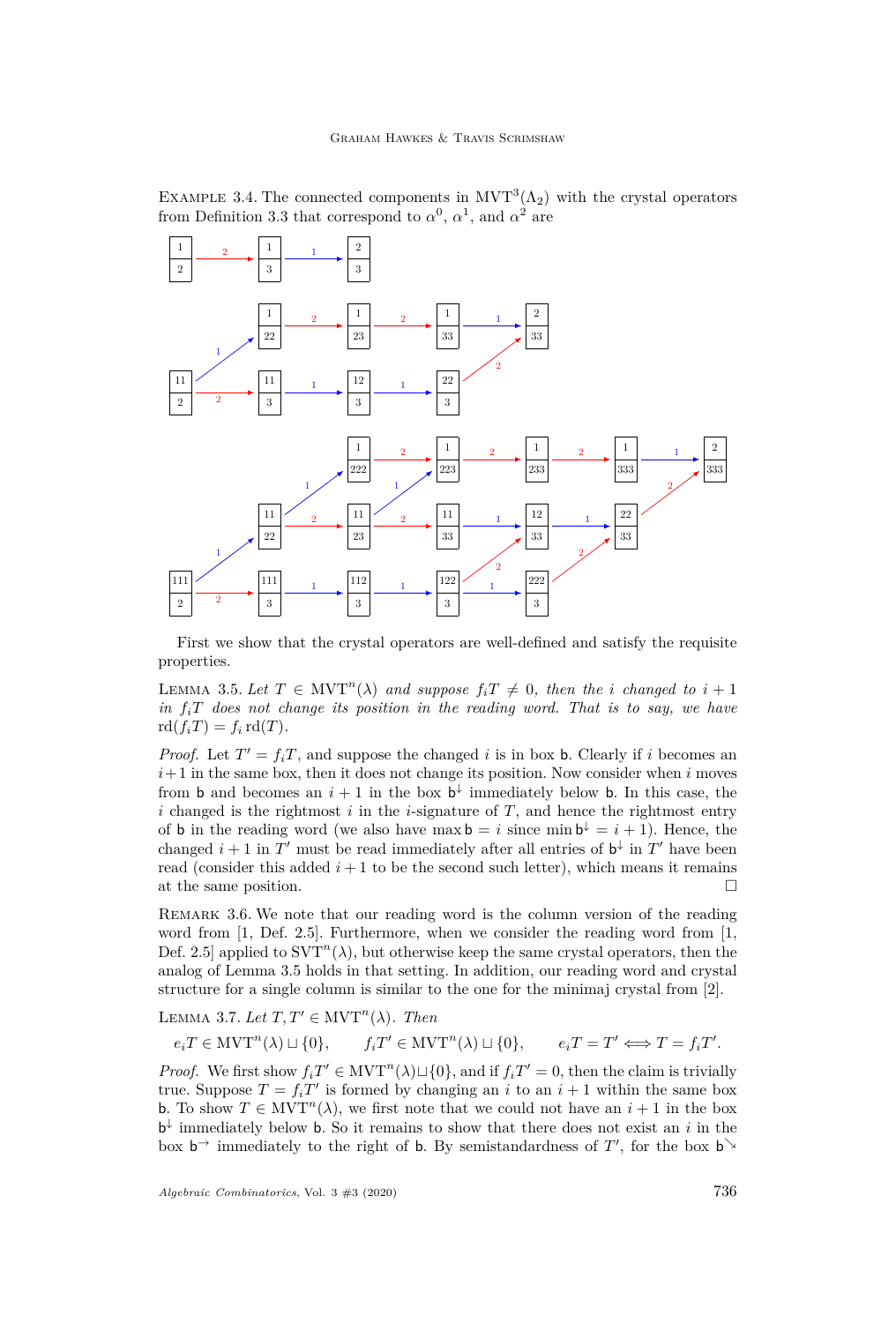immediately to the right of  $b^{\downarrow}$ , we must have  $i + 1 \notin b^{\searrow}$ . Hence, the  $i \in b^{\rightarrow}$  must correspond to an unpaired  $+$  to the right of the  $+$  from b, which is a contradiction. Thus, we have  $T \in \text{MVT}^n(\lambda)$  in this case.

Now instead suppose  $T = f_i T'$  is formed by moving an *i* from a box **b** to an  $i + 1$ in  $\mathbf{b}^{\downarrow}$ , the box immediately below **b**. Since  $i + 1 \in \mathbf{b}^{\downarrow}$  already in  $T'$ , we have

$$
T \in \mathrm{MVT}^n(\lambda).
$$

Next we show the claim  $e_iT = T'$  if and only if  $T = f_iT'$ . From Lemma [3.5](#page-10-0) (and the analogous statement for  $e_i$ ), the *i*-signatures of  $T'$  and  $T$  must differ by + ↔ – corresponding to the  $i \leftrightarrow i+1$  with no other cancellations. Hence  $e_i$  changes  $i+1 \mapsto i$ in the same box if and only if  $f_i$  changes  $i \mapsto i + 1$  in the same box. Therefore, we have  $e_iT = T'$  if and only if  $T = f_iT'$ .

Finally, the claim  $e_i T \in \text{MVT}^n(\lambda)$  follows from the other two statements (this claim could also be proven directly similar to  $f_iT' \in \text{MVT}^n(\lambda)$ .

Next we show that the coefficient of  $\alpha^a$  for a weak symmetric Grothendieck of a single column is isomorphic to a crystal of semistandard tableaux for hook shape. Note that

$$
|T| - k = |T| - |\lambda|.
$$

<span id="page-11-0"></span>PROPOSITION 3.8. *Recall that*  $1^k = \Lambda_k$  *is a single column of height k. Let* 

$$
\text{MVT}_a^n(\Lambda_k) := \{ T \in \text{MVT}^n(\Lambda_k) \mid |T| - k = a \}.
$$

*Then*

$$
\mathrm{MVT}_a^n(\Lambda_k) \cong B(\Lambda_k + a\Lambda_1).
$$

*Proof.* Let  $\mu = \Lambda_k + a\Lambda_1$ . We prove the claim by constructing an explicit crystal isomorphism  $\psi$ :  $MVT_a^n(\Lambda_k) \to B(\mu)$ . We define  $\psi$  by

| $m_1 \leqslant o_1 \leqslant \cdots \leqslant o_{a_1}$           | $m_1$          |  | $o_1 \mid \cdots \mid o_{a_1} \mid o_{a_1+1} \mid \cdots \mid o_{a_2}$ |  | $\cdots \mid o_{a_k}$ |
|------------------------------------------------------------------|----------------|--|------------------------------------------------------------------------|--|-----------------------|
| $m_2 \leqslant o_{a_1+1} \leqslant \cdots \leqslant o_{a_2}$     | m <sub>2</sub> |  |                                                                        |  |                       |
|                                                                  |                |  |                                                                        |  |                       |
| $m_k \leqslant o_{a_{k-1}+1} \leqslant \cdots \leqslant o_{a_k}$ | $m_k$          |  |                                                                        |  |                       |

We note that  $m_i \leqslant o_{a_i} < m_{i+1} \leqslant o_{a_i+1}$  since the column is strictly increasing. Hence, we have  $\psi(T) \in \mathrm{SST}^n(\mu)$  for all  $T \in \mathrm{MVT}^n(\Lambda_k)$ . Note also that the reading words of *T* and  $\psi(T)$  are equal and so  $\psi$  is a crystal isomorphism by Lemma [3.5.](#page-10-0)

<span id="page-11-1"></span>THEOREM 3.9. Let  $\lambda$  be a partition. For any  $T \in \text{MVT}^n(\lambda)$  such that T is a highest *weight element, the closure of*  $T$  *under the crystal operators is isomorphic to*  $B(\mu)$ *, where*  $\mu = \text{wt}(T)$ *. Moreover, we have* 

$$
\mathrm{MVT}^n(\lambda) \cong \bigoplus_{\mu \supseteq \lambda} B(\mu)^{\oplus M_{\lambda}^{\mu}},
$$

*where*  $M_{\lambda}^{\mu}$  *is the number of highest weight elements of weight*  $\mu$  *in*  $MVT^{n}(\lambda)$ *, and* 

$$
\mathfrak{J}_{\lambda}(\mathbf{x};\alpha) = \sum_{\mu \supseteq \lambda} \alpha^{|\mu|-|\lambda|} M_{\lambda}^{\mu} s_{\mu}(\mathbf{x}).
$$

*Proof.* Note that we can consider any multiset-valued tableau as a tensor product of single column multiset-valued tableaux by the definition of the crystal operators and the reading word. In particular, this gives a strict crystal embedding, which implies that the image is a union of connected components. Hence the first claim follows from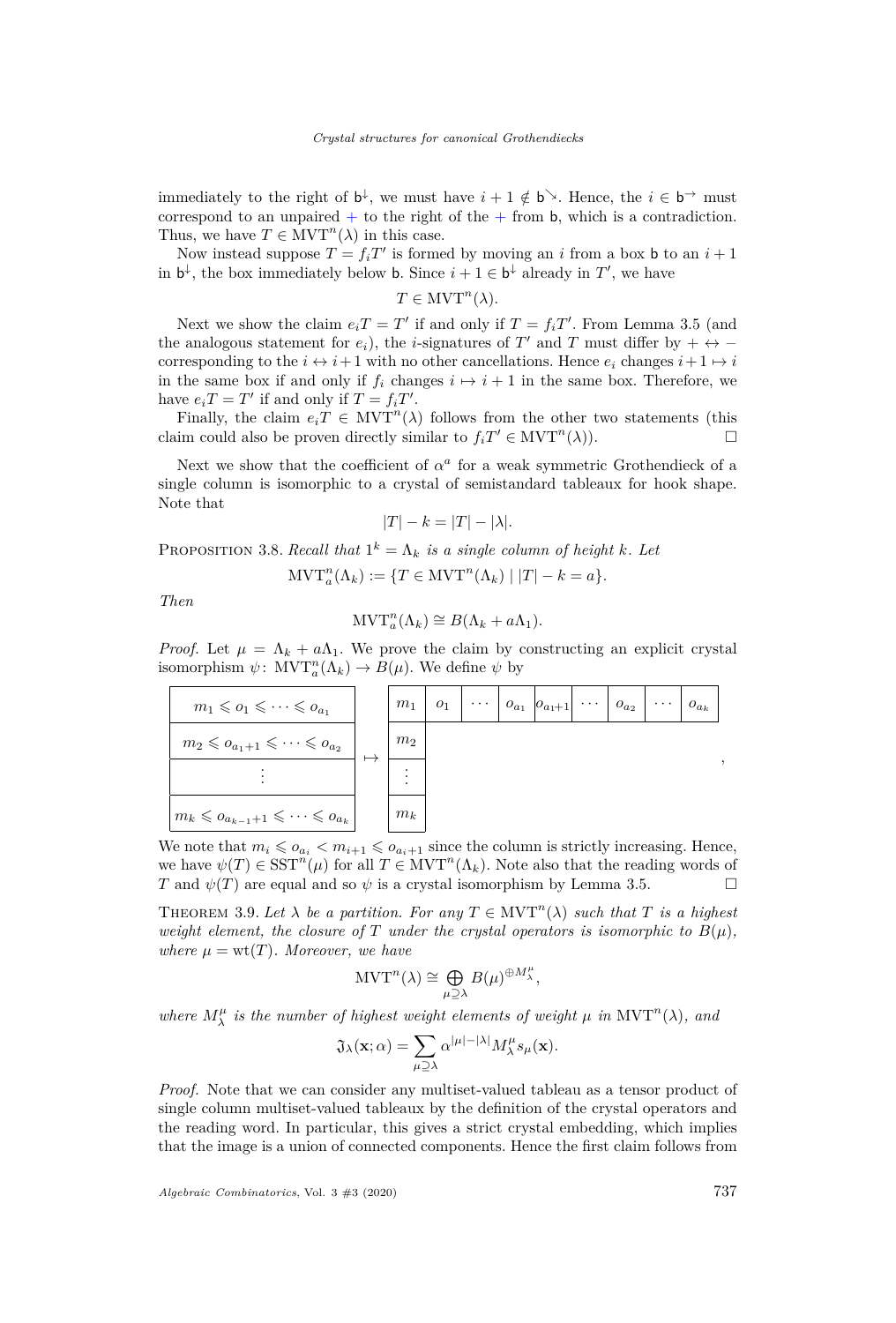Proposition [3.8,](#page-11-0) Lemma [3.7,](#page-10-1) and that the tensor product of highest weight crystals is a direct sum of highest weight crystals. The other two claims follow immediately from the first.

We remark that our proof technique is similar to that used in [\[27\]](#page-28-8) in that we show the isomorphism for the fundamental building blocks, here these are single columns (Proposition [3.8\)](#page-11-0), and using general properties of the tensor product rule (in [\[27\]](#page-28-8), the building blocks were single rows). We also note that Lemma [3.5](#page-10-0) and Lemma [3.7](#page-10-1) also immediately yield Theorem [3.9](#page-11-1) as every  $B(\mu)$  is a subcrystal of  $B(\Lambda_1)^{\otimes |\mu|}$ , where the strict embedding is given by the reading word.

<span id="page-12-0"></span>PROPOSITION 3.10. *Suppose*  $T \in \text{MVT}^n(\lambda)$  *is a highest weight element. Then the <i>i*-th *row of T contains only instances of the letter i.*

*Proof.* It is sufficient to show this for the rightmost column *C* as the claim follows for *T* by semistandardness (in particular, that the rows must be weakly increasing). Suppose the claim is false: there exists a highest weight element  $T \in \text{MVT}^n(\lambda)$  such that there exists an *m* in a box **b** in *C* at row  $r > m$ . Let *m* be minimal such value. By the signature rule for  $e_{m-1}$ , any + from an  $m-1$  that would cancel the − from such an *m* must occur later in the reading word. If this *m* is not the smallest entry in b or the multiplicity of *m* in b is at least 2, then there is no  $m-1$  after it in the reading word by the column strictness of *C* and that *C* is the rightmost column in *T*. Hence, we have  $e_{m-1}T \neq 0$ , which is a contradiction. Otherwise, in order to be highest weight, there was an  $m-1$  in row  $r-1$ , we would have  $m-1 > r-1$ . However, this contradicts the minimality of  $m$ , and so the claim follows.

<span id="page-12-3"></span>COROLLARY 3.11. *For any*  $\mu \supseteq \lambda$  *such that*  $B(\mu) \subseteq \text{MVT}^n(\lambda)$ *, we have*  $\ell(\mu) = \ell(\lambda)$ *.* 

*Proof.* This follows immediately from Proposition [3.10](#page-12-0) as no  $k > i$  can appear in any highest weight element of  $MVT^n(\lambda)$ . (*λ*).

<span id="page-12-2"></span>COROLLARY 3.12. The number of highest weight multiset-valued tableaux of shape  $\lambda$ *and weight*  $\mu$  *is the number of semistandard Young tableaux of shape*  $\mu/\lambda$  *such that all of the entries of the <i>i*-th row are in the (closed) interval  $[\lambda_1 + 1 - \lambda_i, \lambda_1]$ .

*Proof.* Let  $\mu = (\mu_1, \mu_2, \dots, \mu_\ell)$ . By Proposition [3.10,](#page-12-0) we have  $\ell = r$  as we can construct any highest weight element  $T \in \text{MVT}^n(\lambda)$  of weight  $\mu$  by choosing the number of additional entries  $x_{ij} \geq 0$  of *i* in each box at position  $(i, j) \in \lambda$  such that  $\sum_{1\leq j\leq k}x_{ij} = \mu_i - \lambda_i$  for all  $1 \leq i \leq r$ . However, not all of these elements will be highest weight by the signature rule; in particular, we require for each  $(i, j) \in \lambda$  that

<span id="page-12-1"></span>(3) 
$$
\lambda_{i+1} + \sum_{j \leq k \leq \lambda_{i+1}} x_{i+1,k} \leq \lambda_i + \sum_{j+1 \leq k \leq \lambda_i} x_{ik}.
$$

Note that this is equivalent to choosing a semistandard Young tableau of shape  $\mu/\lambda$ with the entries of row *i* being in the interval  $[\lambda_1 + 1 - \lambda_i, \lambda_1]$  by considering the *k*-th extra *j* read from right to left in column  $\lambda_1 - i$  to be an *i* in row *j* of the semistandard Young tableau. Indeed, we cannot have an entry in the interval  $[1, \lambda_1 - \lambda_i]$  and the bracketing condition [\(3\)](#page-12-1) is equivalent to the column strictness of the Young tableau and the skew shape.  $\Box$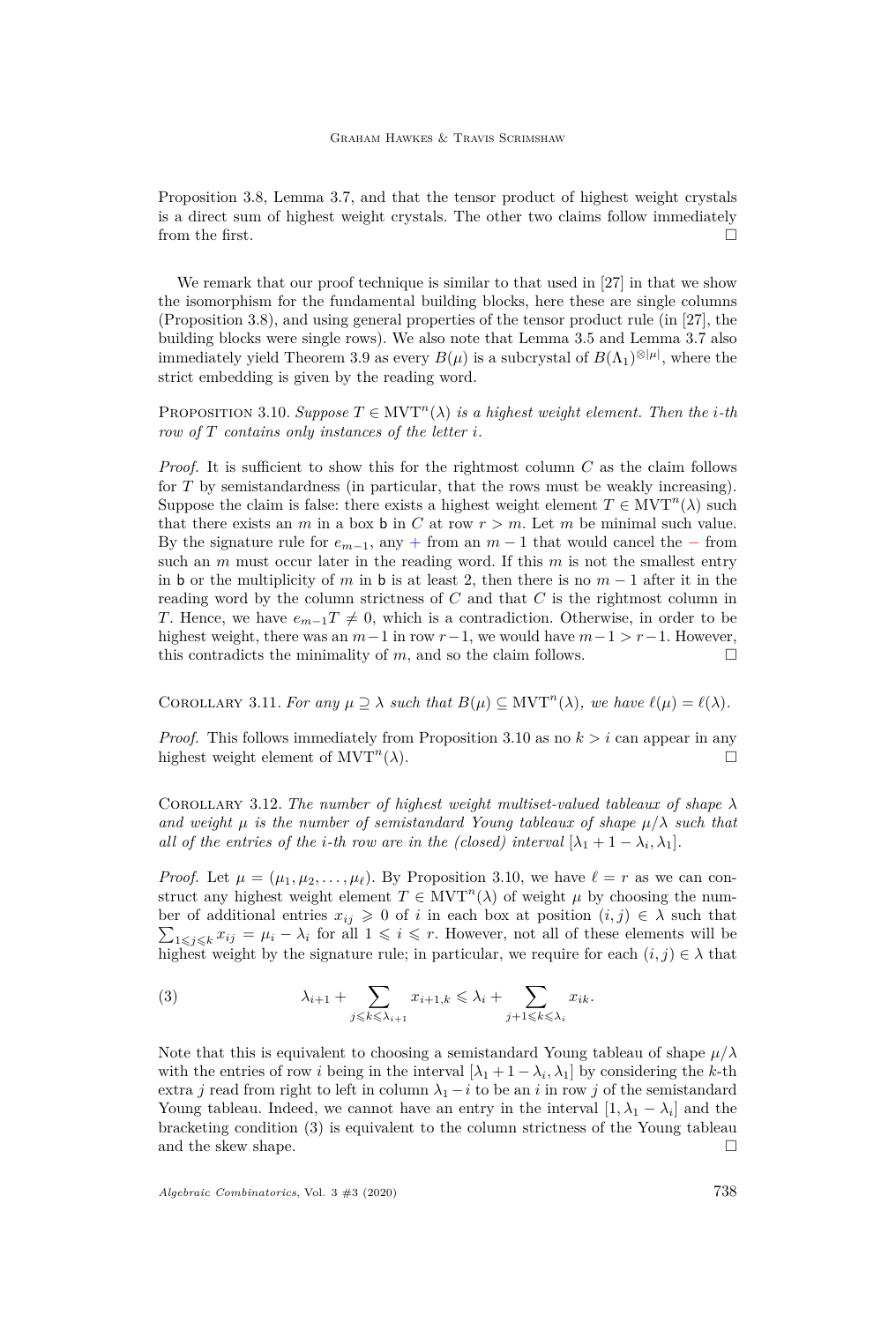EXAMPLE 3.13. Consider  $\lambda = 32 = 2\Lambda_2 + \Lambda_1$  and  $\mu = 44 = 4\Lambda_2$ . Then the following are the highest weight MVT and their semistandard tableaux under Corollary [3.12:](#page-12-2)

|                             |                |  |                |                |         | 1              | 11 |   |               |
|-----------------------------|----------------|--|----------------|----------------|---------|----------------|----|---|---------------|
| $\mathcal{D}_{\mathcal{L}}$ | 222            |  | $\mathfrak{D}$ | $\overline{2}$ | 22      | 22             |    | 2 | 3             |
|                             |                |  |                |                |         |                |    |   |               |
|                             |                |  |                |                | 1       | 11             |    |   | $\mathcal{D}$ |
| 222                         | $\overline{2}$ |  | 3              | 3              | $222\,$ | $\overline{2}$ |    | 3 | 3             |

We note that if  $\lambda = k^r = k\Lambda_r$  is an  $r \times k$  rectangle, the Corollary [3.12](#page-12-2) implies that the multiplicity is  $|SST^{k}(\mu/\lambda)|$  since  $[\lambda_1 + 1 - \lambda_i, \lambda_1] = [k+1-k, k] = [1, k]$  is a constant. Furthermore, in this case we can consider  $\mu/\lambda$  as a straight shape given by  $(\mu_1 - k, \mu_2 - k, \ldots, \mu_r - k)$ , where  $\mu = (\mu_1, \mu_2, \ldots, \mu_r)$ , and so we can count them by the hook content formula (see, e.g. [\[39,](#page-28-22) Thm. 7.21.2]).

EXAMPLE 3.14. Let  $\lambda = 33 = 3\Lambda_2$  and  $\mu = 54 = 4\Lambda_2 + \Lambda_1$ . The highest weight multiset valued tableaux of shape  $\lambda$  and weight  $\mu$  are in bijection with the set of SSYT of shape 21 in the letters  $\{1, 2, 3\}$ :



3.2. Uncrowding the crystal structure. An *increasing tableau* is a semistandard Young tableau that is also strictly increasing across its rows. Let  $\mathcal{F}^c_{\mu/\lambda}$  denote the set of increasing tableaux of shape  $\mu/\lambda$  where the *i*-th column is *strictly flagged* by *i*, that is to say the maximum entry in the *i*-th column is strictly less than *i*. We call a tableau in  $\mathcal{F}^c_{\mu/\lambda}$  a *column flagged tableau*. Let  $T \xleftarrow{\text{RSK}} T'$  denote the Robinson– Schensted–Knuth  $(RSK)$  insertion (see, e.g. [\[39\]](#page-28-22) for more details on RSK) of the reading word of  $T'$  into  $T$ .

Next, we construct an explicit crystal isomorphism

$$
\Upsilon\colon \mathop{\rm MVT}\nolimits^n(\lambda) \to \bigsqcup_{\mu \supseteq \lambda} B(\mu) \times \mathcal{F}_{\mu/\lambda}^c,
$$

where the crystal structure on the codomain is given by  $f_i(b \times F) = (f_i b) \times F$  for all  $b \times F \in B(\mu) \times \mathcal{F}_{\mu/\lambda}^c$  for any fixed  $\mu$ . We call the map  $\Upsilon$  *uncrowding* as it is given similar to the uncrowding map for set-valued tableaux (see [\[3,](#page-27-4) Sec. 6], [\[1,](#page-27-3) Sec. 5], and [\[27,](#page-28-8) Thm. 3.12]; see also [\[36\]](#page-28-24)), but working column-by-column and measuring the growth of the diagram along columns. More specifically, for any  $T \in \text{MVT}^n(\lambda)$ we define  $\Upsilon(T)$  recursively starting with  $b_{\lambda_1+1} \times F_{\lambda_1+1} = \emptyset \times \emptyset$ . Suppose we are at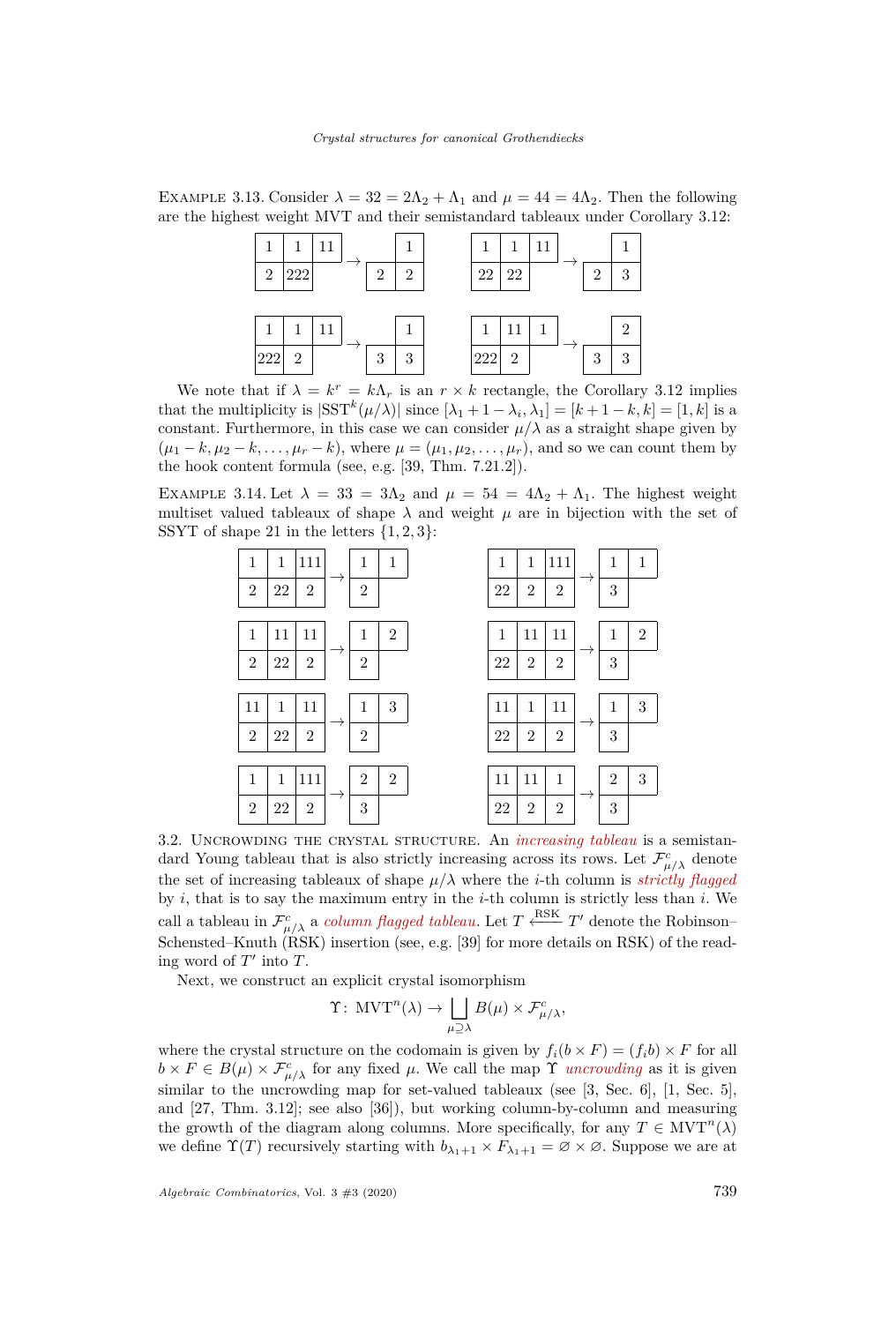step *i* with the current state being  $b_i \times F_i$ , and let  $C_j$  denote the *j*-th column of *T*. **Construct** 

<span id="page-14-1"></span>
$$
b_{i-1} := \text{rd}(C_{i-1}) \xleftarrow{\text{RSK}} \text{rd}(C_i) \xleftarrow{\text{RSK}} \cdots \xleftarrow{\text{RSK}} \text{rd}(C_{\lambda_1}).^{(3)}
$$

Construct  $F_{i-1}$  by starting first with  $F_i$  of shape  $\mu_i$  but shifting the necessary elements to the right one step, so partially filling in the shape  $\mu_{i-1}/\lambda_{\geq i-1}$ , where

(4)  $\lambda_{\geq i-1} = (\max(\lambda_1 - i + 2, 0), \dots, \max(\lambda_\ell - i + 2, 0))$ 

is the shape of the rightmost  $i-1$  columns of  $\lambda$  and  $\mu_{i-1}$  is the shape of  $b_{i-1}$ . Then add entries in the unfilled boxes in column *j* with entry  $j-1$  until  $F_{i-1}$  has been filled in. Thus, we constructed the  $(i-1)$ -th step  $b_{i-1} \times F_{i-1}$ . Repeating this for every column, the final result is  $\Upsilon(T) = b_1 \times F_1$ .

Example 3.15. Applying uncrowding to

$$
T = \begin{array}{|c|c|} \hline 11 & 1 & 1 \\ \hline 2 & 22 & , 33 \\ \hline 33 & & & \end{array}
$$

we first start with  $b_4 \times F_4 = \emptyset \times \emptyset$ . We then RSK insert the reading word 1 of the rightmost column and obtain  $b_3 \times F_3 = \boxed{1} \times \boxed{1}$ . Next, we consider the insertion tableau under RSK of **212**1 and obtain

$$
b_2 \times F_2 = \begin{array}{|c|c|c|}\n\hline\n1 & 1 \\
\hline\n2 & 2\n\end{array} \times \begin{array}{|c|c|}\n\hline\n\ddots \\
\hline\n\end{array}
$$

*.*

Finally, to obtain  $\Upsilon(T) = b_1 \times F_1$ , we perform RSK on **32113**2121 to obtain

$$
b_1 \times F_1 = \begin{array}{|c|c|c|c|c|} \hline 1 & 1 & 1 & 1 \\ \hline 2 & 2 & 2 & & \times & \cdot & \cdot & 1 \\ \hline 3 & 3 & & & & \cdot & 1 \\ \hline \end{array},
$$

where the 1 in the third column comes from  $F_2$  shifted to the right one step.

<span id="page-14-0"></span>Example 3.16. Applying uncrowding to

$$
T = \frac{\begin{array}{|c|c|}\n\hline\n112 & 22 & 256 \\
\hline\n33 & 444 & 7 \\
\hline\n568 & 9\n\end{array}},
$$

where  $\text{rd}(T) = 953112368422447256$ , we obtain

$$
b_4 \times F_4 = \varnothing \times \varnothing,
$$
  
\n
$$
b_3 \times F_3 = \frac{2}{7} \frac{5}{7} \frac{6}{7} \times \frac{1}{2},
$$
  
\n
$$
b_2 \times F_2 = \frac{2}{4} \frac{2}{4} \frac{2}{7} \times \frac{1}{2},
$$
  
\n
$$
\times \frac{1}{2},
$$
  
\n
$$
\times \frac{1}{2},
$$

<sup>(3)</sup>This is equivalent to RSK inserting (the reading word of) the image under the isomorphism  $\psi$ from Proposition [3.8](#page-11-0) of the rightmost  $i - 1$  columns of *T*.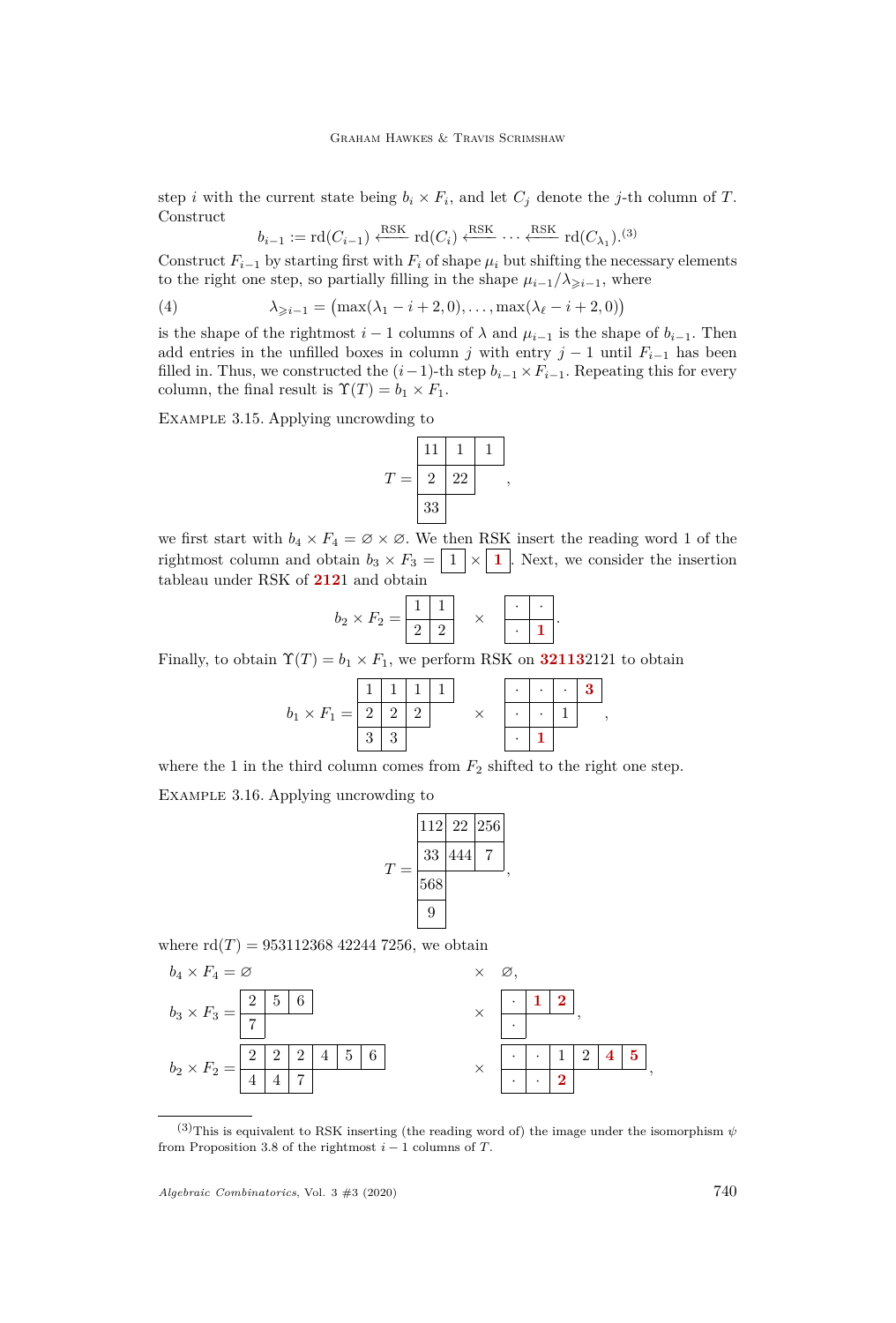

<span id="page-15-0"></span>Theorem 3.17. *We have*

$$
\mathrm{MVT}^n(\lambda) \cong \bigoplus_{\mu \supseteq \lambda} B(\mu)^{\oplus |\mathcal{F}_{\mu/\lambda}^c|},
$$

*where the isomorphism is given by the uncrowding map*  $\Upsilon$ , and so  $M^{\mu}_{\lambda} = |\mathcal{F}^c_{\mu/\lambda}|$ . *Moreover, we have*

$$
\mathfrak{J}_{\lambda}(\mathbf{x};\alpha) = \sum_{\mu \supseteq \lambda} \alpha^{|\mu|-|\lambda|} |\mathcal{F}_{\mu/\lambda}^{c}| s_{\mu}(\mathbf{x}).
$$

*Proof.* It is sufficient to show that the map  $\Upsilon$  is a bijection as RSK insertion is a crystal isomorphism (see, e.g. [\[6,](#page-27-10) [20\]](#page-28-25)). By the construction, the result of  $\Upsilon$  satisfies the flagging and row strictness conditions. By the standard properties of RSK and a straightforward induction, the result of  $\Upsilon$  also satisfies the column strictness condition. So the map  $\Upsilon$  is well-defined. We can construct the inverse  $\Upsilon^{-1}$  by conjugating by the Lusztig involution and recursively by applying reverse RSK inserting the boxes in the column flagged tableau that are maximal in their column and the extra column added. Indeed, if we are at  $b_i \times F_i$ , we first apply the Lusztig involution to  $b_i$  to get  $b_i^*$  and perform reverse RSK insertion on the boxes of  $b_i^*$  on the outer corners from bottom to top, and then on the outer box in the row corresponding to a box b in column *j* of *F* such that  $j - 1$  is the entry in b, doing this from left-to-right until no longer possible. That is to say we treat all of these extra entries as being the same value in the recording tableaux. This determines the *i*-th column after applying the Lusztig involution again to the resulting word. Since  $RSK(w^*)^* = RSK(w)$ , the result is  $b_{i+1} \times F_{i+1}$ . Thus this is the inverse procedure of  $\Upsilon$ .

As a consequence of Theorem [3.17,](#page-15-0) we have  $M^{\mu}_{\lambda} = |\mathcal{F}_{\mu/\lambda}|$ . Furthermore, these are the conjugate of the flagged increasing tableaux of Lenart [\[23\]](#page-28-6), and so

$$
\mathfrak{G}_{\lambda}(\mathbf{x};\beta)=\sum_{\mu\supseteq\lambda}M_{\lambda}^{\mu'}s_{\mu}=\sum_{\mu'\supseteq\lambda}M_{\lambda}^{\mu'}\omega s_{\mu'}=\omega\mathfrak{J}_{\lambda}(\mathbf{x};\beta),
$$

yielding a crystal-theoretic proof of Proposition [2.3](#page-6-0) (recall that  $\omega$  is an involution).

We can construct the recording tableau we use to perform  $RSK^{-1}$  in the proof of Theorem [3.17](#page-15-0) recursively following the description in constructing  $\Upsilon^{-1}(b_1 \times F_1)$ . We can clearly reconstruct  $F_i$  by using the entries that are maximal in each column. For the *i*-th step, suppose the *i*-th column has height  $h$ , we increase all of the current entries by  $h + 1$ , then we set the rightmost unset entry in row *j* to  $j + 1$ . Finally, for every entry in  $F_i$  that is maximal in its column in row  $j$ , we set an entry to be 1 in row *j*. We repeat this until we obtain a semistandard Young tableau.

EXAMPLE 3.18. Consider  $b_1 \times F_1$  from Example [3.16.](#page-14-0) Then we construct the corresponding recording tableau *Q* as



*Algebraic Combinatorics*, Vol. 3 #3 (2020) 741

*,*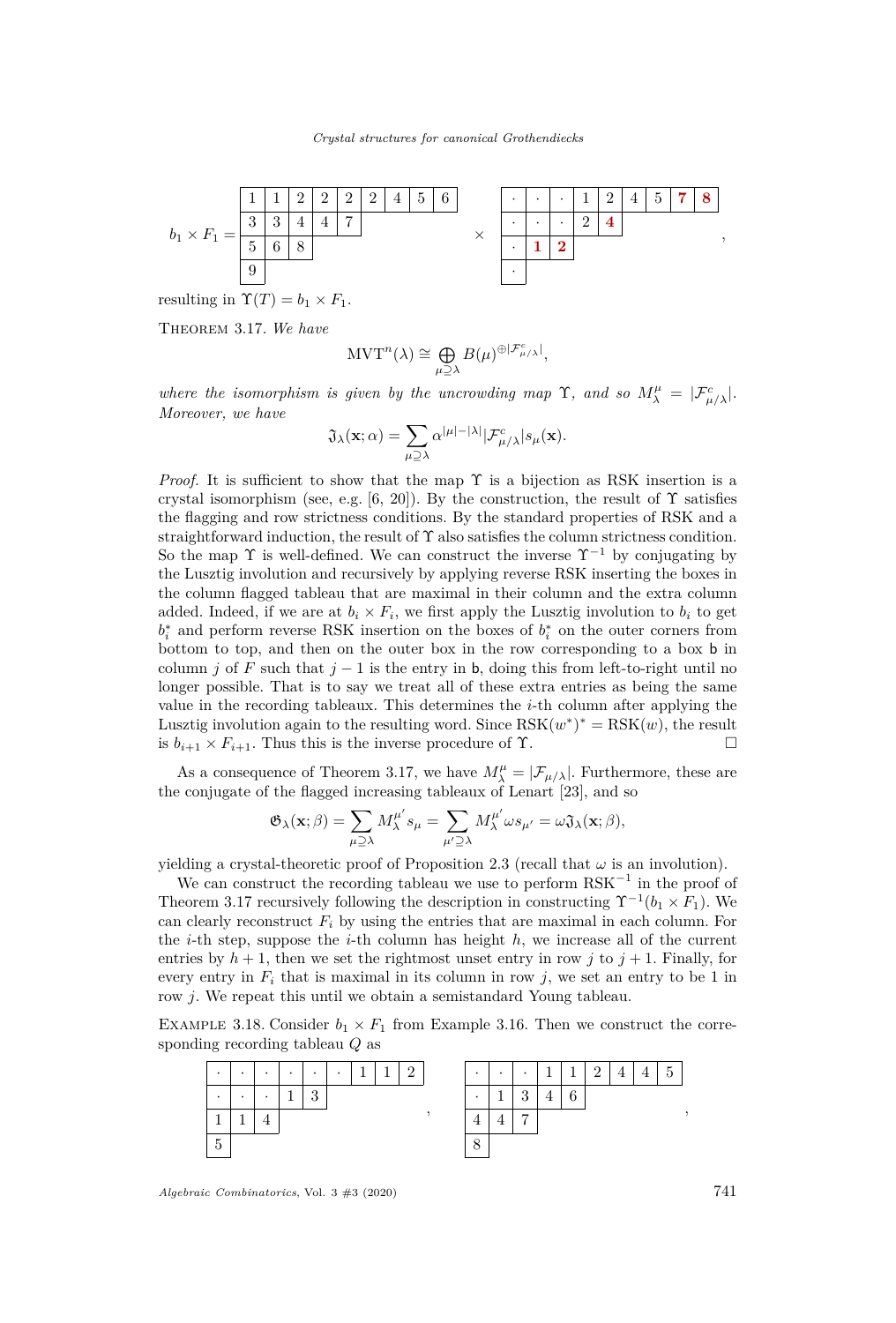Graham Hawkes & Travis Scrimshaw



Performing the Lusztig involution on  $b_1$  (in  $\mathfrak{sl}_{10}$ ), we obtain



and then  $RSK^{-1}(T', Q)$  gives the word  $w^* = 4583\,66886\,247899751$ . When we apply the Lusztig involution to  $w^*$  and obtain  $w = 953112368\ 42244\ 7256$ , which is precisely the reading word of *T*, and we can separate into columns based on the values of *Q*.

Next, we construct a bijection with the set from Corollary [3.12.](#page-12-2)

PROPOSITION 3.19. Let  $\overline{\mathrm{SST}}^{\lambda_1}(\mu/\lambda)$  be the set of semistandard Young tableaux from *Corollary* [3.12](#page-12-2)*. Then the map*  $\phi \colon \mathcal{F}_{\mu/\lambda} \to \overline{\mathrm{SST}}^{\lambda_1}(\mu/\lambda)$ *, where*  $\phi(T)$  *is constructed by subtracting*  $i - \lambda_1$  *to each entry of the i*-th column of  $T$ *, is a bijection.* 

*Proof.* It is easy to see that the strictly increasing rows condition in  $\mathcal{F}_{\mu/\lambda}$  is equivalent under  $\phi$  to the weakly increasing rows condition in  $SST^{k}(\mu/\lambda)$ . Furthermore, the maximum entry in column *i* being *i* condition in  $\mathcal{F}_{\mu/\lambda}$  is equivalent under  $\phi$  to the largest entry in column *i* under  $\phi$  in  $\overline{\text{SST}}^{\lambda_1}(\mu/\lambda)$  is  $i - (i - \lambda_1) = \lambda_1$  (and hence for every row). Similarly the minimum entry in row *j* for an increasing tableau in  $\mathcal{F}_{\mu/\lambda}$ is 1 in column  $\lambda_j$ , which is equivalent to the minimum entry for row *j* in  $\overline{\mathrm{SST}}^{\lambda_1}(\mu/\lambda)$ is  $1 - (\lambda_j - \lambda_1) = \lambda_1 + 1 - \lambda_j$ . Thus  $\phi$  is well-defined and surjective. The map  $\phi$  is clearly invertible, and hence  $\phi$  is a bijection.

3.3. Weak Stable Grothendieck Functions. The 0*-Hecke monoid* is the monoid of all finite words in the alphabet  $\{1, 2, \ldots, n\}$  subject to the relations

- $ij \equiv ji$  if  $|i j| > 1$ ,
- $iji \equiv jij$  if  $|j i| = 1$ ,
- $\bullet$  *ii*  $\equiv$  *i*.

For any  $w \in S_n$ , let  $\mathcal{H}_w^k$  denote the set of words of length k that are equivalent to some reduced expression for *w* in the 0-Hecke monoid (i.e.  $w = s_{i_1} \cdots s_{i_\ell}$  is considered as  $i_1 \cdots i_\ell$ ). Note that this does not depend on the choice of reduced expression for *w* by Matsumoto's theorem [\[25\]](#page-28-26) (i.e. that any two reduced expressions for *w* are related by the braid relations).

Next, let  $\hat{\mathcal{H}}^k_{w,m}$  denote the set of two-line arrays

<span id="page-16-0"></span> $\begin{bmatrix} 1 & \cdots & 1 & 1 & 2 & \cdots & 2 & 2 & \cdots & m & \cdots & m \end{bmatrix}$  $a_{1\ell_1} \cdots a_{12} a_{11} a_{2\ell_2} \cdots a_{22} a_{21} \cdots a_{m\ell_m} \cdots a_{m1}$ 1

such that  $1 \leq a_{p1} \leq a_{p2} \leq \cdots \leq a_{p\ell_n} < n$  for all  $1 \leq p \leq m$  (with possibly  $\ell_p = 0$ ),

(5)  $(a_{1\ell_1} \cdots a_{11})(a_{2\ell_2} \cdots a_{21}) \cdots (a_{m\ell_m} \cdots a_{m1}) \equiv w,$ 

and  $\sum_{p=1}^{m} \ell_p = k$ . Note that  $\widehat{\mathcal{H}}_{w,m}^k$  is equivalent to the ways of factorizing  $w' \in \mathcal{H}_w^k$ into *m* weakly decreasing (possibly emtpy) factors as in Equation [\(5\)](#page-16-0). Let  $\overline{\mathcal{H}}_w^k$  denote the subset of  $\widehat{\mathcal{H}}_{w,m}^k$  such that  $1 \leq a_{p1} < a_{p2} < \cdots < a_{p\ell_p} < n$  for all  $1 \leqslant p \leqslant m$ .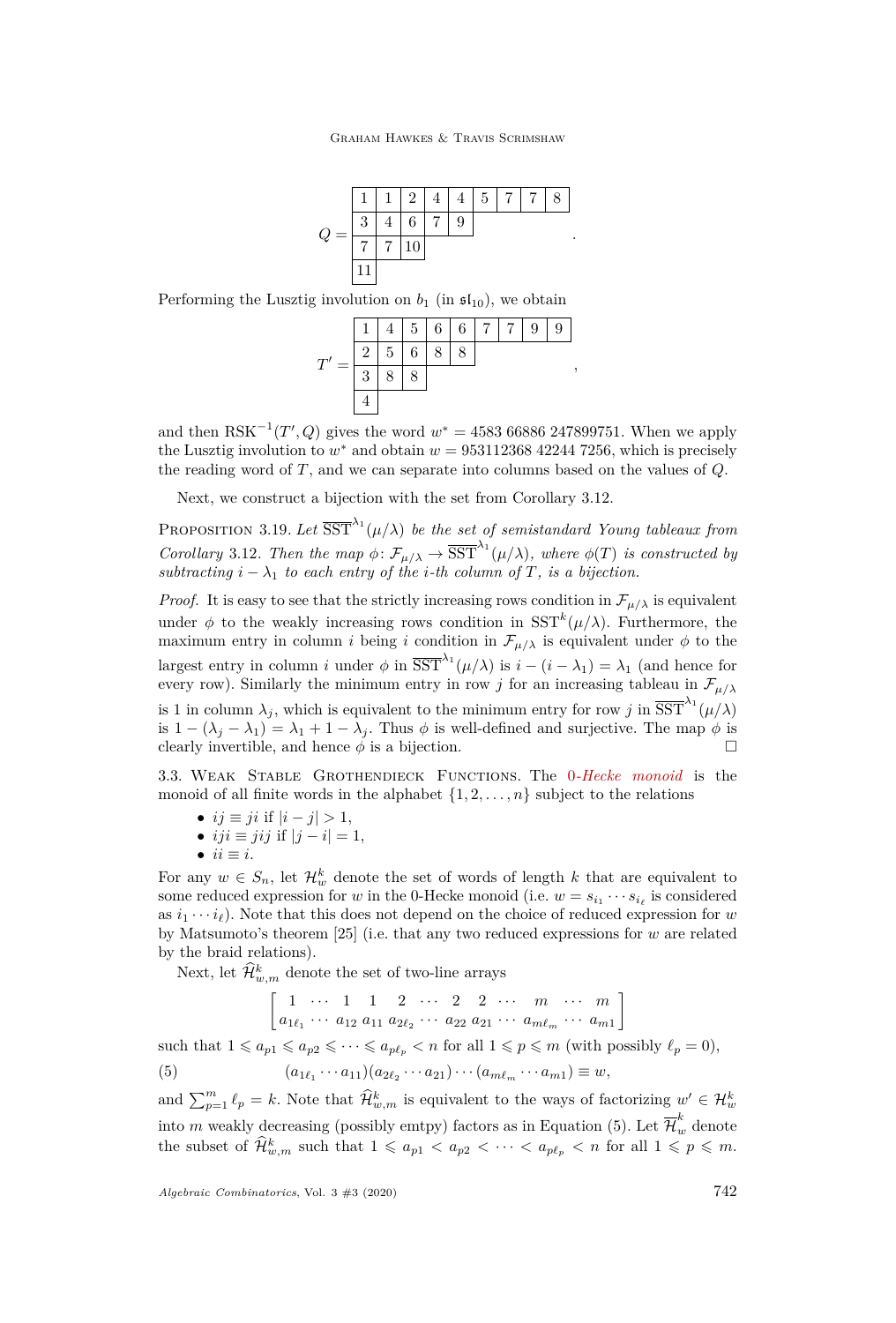The strictly increasing condition  $a_{p1} < \cdots < a_{p\ell_p}$  is equivalent to the notion of a compatible pair of words from [\[4\]](#page-27-5).

Let  $\mathcal{P}_w(\lambda)$  denote the set of increasing tableaux of shape  $\lambda$  such that reading the entries of *P* from top-to-bottom, right-to-left (i.e. also known as the Far-Eastern reading word) is equivalent to *w* in the 0-Hecke monoid. Let  $SVT(\lambda)_k$  (resp.  $MVT(\lambda)_k$ ) denote the set of set-valued (resp. multiset-valued) tableaux *T* such that  $|wt T|$  = *k*. The *(column) Hecke insertion* defined in [\[4\]](#page-27-5) is a bijection between  $\overline{\mathcal{H}}_{w,m}^k$  and  $\Box_{\lambda}$   $\mathcal{P}_{w}(\lambda) \times \text{SVT}(\lambda)$ <sub>k</sub> (Buch et al. [\[4,](#page-27-5) Lemma 1,Thm. 4]).<sup>(4)</sup> Furthermore, we obtain the following from  $[4, \text{Lemma } 2]$  $[4, \text{Lemma } 2]$ .

PROPOSITION 3.20. *Define*  $\widehat{\mathcal{H}}_w^k := \bigsqcup_{m\geqslant 0} \widehat{\mathcal{H}}_{w,m}^k$ . Hecke insertion defines a bijection *between*

$$
\widehat{\mathcal{H}}_w^k \to \bigsqcup_{\lambda} \mathcal{P}_w(\lambda) \times \text{MVT}(\lambda)_k.
$$

Definition 3.21. *The* weak stable Grothendieck polynomial *is defined to be*

$$
\mathfrak{J}_w(\mathbf{x};\alpha) := \sum_{k=\ell(w)}^{\infty} \alpha^{k-\ell(w)} \sum_{(w,a)\in \widehat{\mathcal{H}}_w^k} \prod_{i=1}^k x_{a_i},
$$

*where*  $a = a_1 a_2 \cdots a_k \in \mathcal{H}_w^k$ .

The discussion above immediately implies that

$$
\mathfrak{J}_{w}(\mathbf{x};\alpha) = \sum_{k=\ell(w)}^{\infty} \alpha^{k-\ell(w)} \sum_{(P,\widehat{Q})} \mathrm{wt}(\widehat{Q}),
$$

where we are summing over all  $(P,Q) \in \Box_{\lambda} \mathcal{P}_{w}(\lambda) \times \text{MVT}(\lambda)_{k}$ . Putting this all together we obtain the following.

PROPOSITION 3.22. For any  $w \in S_n$ , we have

$$
\mathfrak{J}_w(\mathbf{x};\alpha) = \sum_{\lambda} \sum_{P \in \mathcal{P}_w(\lambda)} \sum_{k=\ell(w)}^{\infty} \alpha^{k-\ell(w)} \sum_{\widehat{Q}} s_{\mathrm{wt}(\widehat{Q})},
$$

*where we take the sum over all*  $\widehat{Q} \in \text{MVT}(\lambda)_k$  *such that*  $\widehat{Q}$  *is a highest weight element. Moreover, we have*

$$
\mathfrak{J}_w(\mathbf{x};\alpha)=\sum_{\lambda}\alpha^{|\lambda|-\ell(w)}|\mathcal{P}_w(\lambda)|\mathfrak{J}_{\lambda}(\mathbf{x};\alpha).
$$

#### 4. Crystal structure on hook-valued tableaux

<span id="page-17-0"></span>Now we prove our second main result, that the hook-valued tableaux of [\[44\]](#page-29-1) admits a  $U_q(\mathfrak{sl}_n)$ -crystal structure that is isomorphic to a direct sum of highest weight crystals. We do so by constructing a common generalization of the crystal structures on  $SVT<sup>n</sup>(\lambda)$  and  $MVT<sup>n</sup>(\lambda)$ . Thus, we define the reading word using the reading words on  $SVT<sup>n</sup>(\lambda)$  and  $MVT<sup>n</sup>(\lambda)$ .

 $(4)$ We note that the row Hecke insertion given in, e.g. [\[31,](#page-28-12) [38,](#page-28-27) [42\]](#page-28-28) would yield a recording tableau that is the conjugate of a semistandard set-valued tableaux (i.e. rows would strictly increase and columns would weakly increase).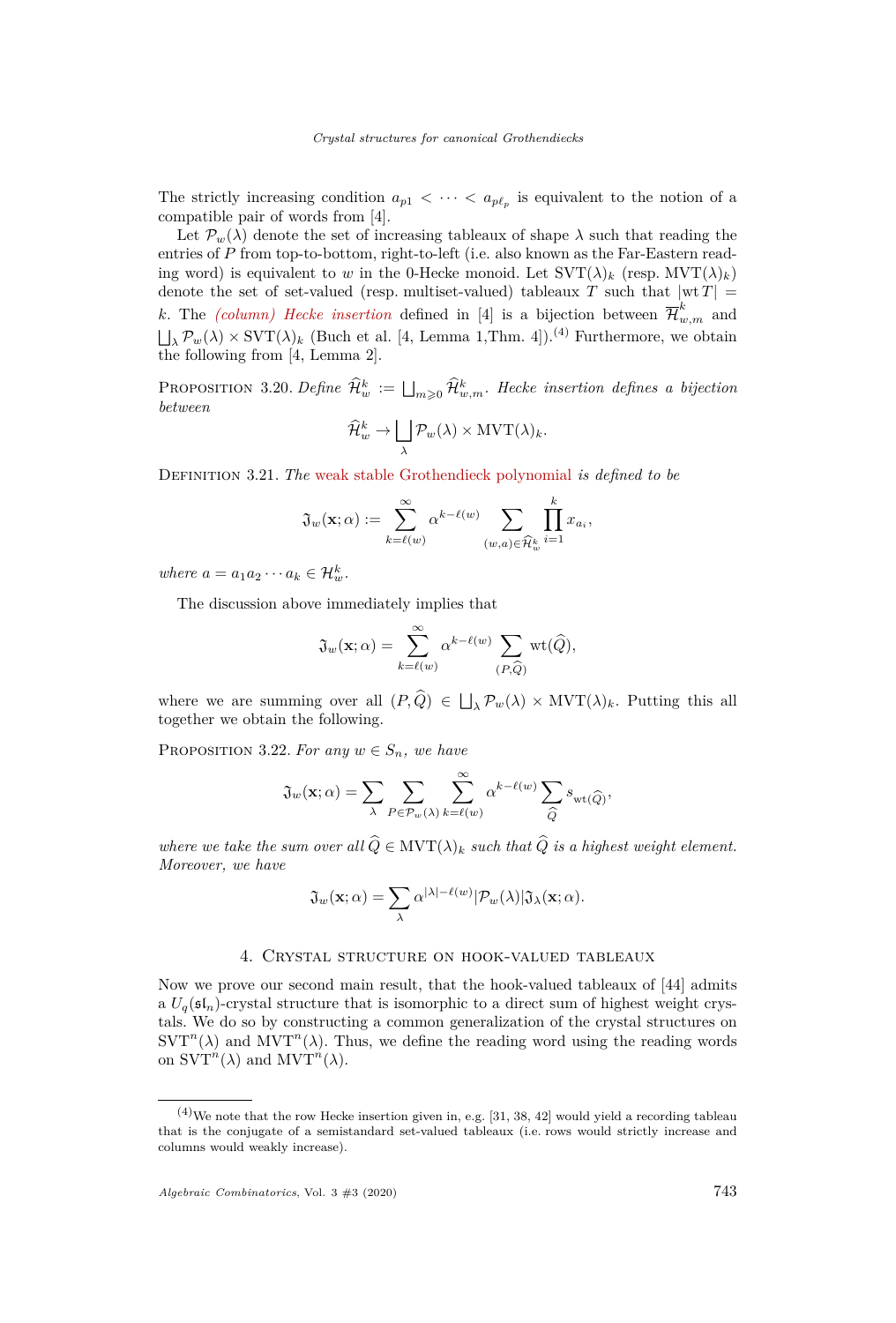DEFINITION 4.1 (Reading word). Let  $T \in HVT^n(\lambda)$ . Let C be a column of T. Define *the* column reading word  $\text{rd}(C)$  *by first reading the extended leg from largest to smallest in each box from bottom-to-top in C, then reading the entries in the arm from smallest to largest in each box from top-to-bottom in C. Define the* reading word  $\text{rd}(T) =$  $\text{rd}(C_1)\text{rd}(C_2)\cdots\text{rd}(C_k)$ , where  $C_1, C_2, \ldots, C_k$  are the columns of T from left-to-right.

Example 4.2. For the hook-valued tableau



we have

 $\text{rd}(T) = 986543114799754779.$ 

Similarly, we define crystal operators by combining the set-valued crystal operators and the multiset-valued crystal operators.

DEFINITION 4.3 (Crystal operators). *Fix*  $T \in HVT^n(\lambda)$  and  $i \in I$ *. Write* + *for each i in*  $\text{rd}(T)$  *and* − *for each*  $i + 1$  *in*  $\text{rd}(T)$  *(ignore all other letters). Next, cancel signs in ordered pairs* −+ *until obtaining a sequence of the form* + · · · +− · · · − *called the i*-signature*.*

- <span id="page-18-0"></span> $e_i$ *T***:** If there is no − *in the resulting sequence, then*  $e_i$ *T* = 0*. Otherwise let* b *correspond to the box of the leftmost uncanceled* −*. Then eiT is given by one of the following:*
	- (M) *if there exists a box*  $b^{\uparrow}$  *immediately above* **b** *that contains an i*, *then remove an*  $i + 1$  *from*  $A(b)$  *and add*  $i$  *to*  $A(b^{\uparrow})$ *;*
	- (S) *otherwise if there exists a box*  $b^{\leftarrow}$  *immediately to the left of* **b** *that contains an*  $i + 1$  *in*  $L(b^{\leftarrow})$ *, then remove that*  $i + 1$  *from*  $L(b^{\leftarrow})$  *and add an i to L* <sup>+</sup>(b)*;*
	- (N) *otherwise replace the*  $i + 1$  *in* **b** *with* an *i*.
- <span id="page-18-2"></span><span id="page-18-1"></span> $f_i$ *T***:** *If there is no + in the resulting sequence, then*  $f_i$ *<i>T* = 0*. Otherwise let* **b** *correspond to the box of the rightmost uncanceled*  $+$ *. Then*  $f_iT$  *is given by one of the following:*
	- (M) *if there exists a box*  $b^{\downarrow}$  *immediately below* **b** *that contains an*  $i + 1$ *, then remove the i from*  $A(b)$  *and add an*  $i + 1$  *to*  $A(b^{\downarrow})$ ;
	- (S) *otherwise if there exists a box*  $b^{\rightarrow}$  *immediately to the right of* **b** *that contains an i* in  $L^+(b^-)$ *, then remove the i from*  $L^+(b^-)$  *and add an*  $i + 1$  *to*  $L(b)$ ;
	- (N) *otherwise replace the i in* **b** *with* an  $i + 1$ .

Since the hook element of  $b^{\rightarrow}$  is min  $L^+(b^{\rightarrow})$ , if the element *i* we remove from  $L^+(\mathsf{b}^{\rightharpoonup})$  happens to also be the hook element, we can unambiguously give the new hook element of  $b^{\rightarrow}$  as min  $L(b^{\rightarrow})$ . Similarly, if the added element  $i < \min L^{+}(b)$ , then *i* becomes the new hook element in **b**. Furthermore, we note that Case [\(M\)](#page-18-0) (resp. [\(S\)\)](#page-18-1) correspond to the multiset-valued (resp. set-valued) tableaux crystal operators. In particular, we are in Case [\(S\)](#page-18-1) when the  $i + 1$  (resp. *i*) we are acting upon in b by  $e_i$ (resp.  $f_i$ ) is in  $L^+(b)$ .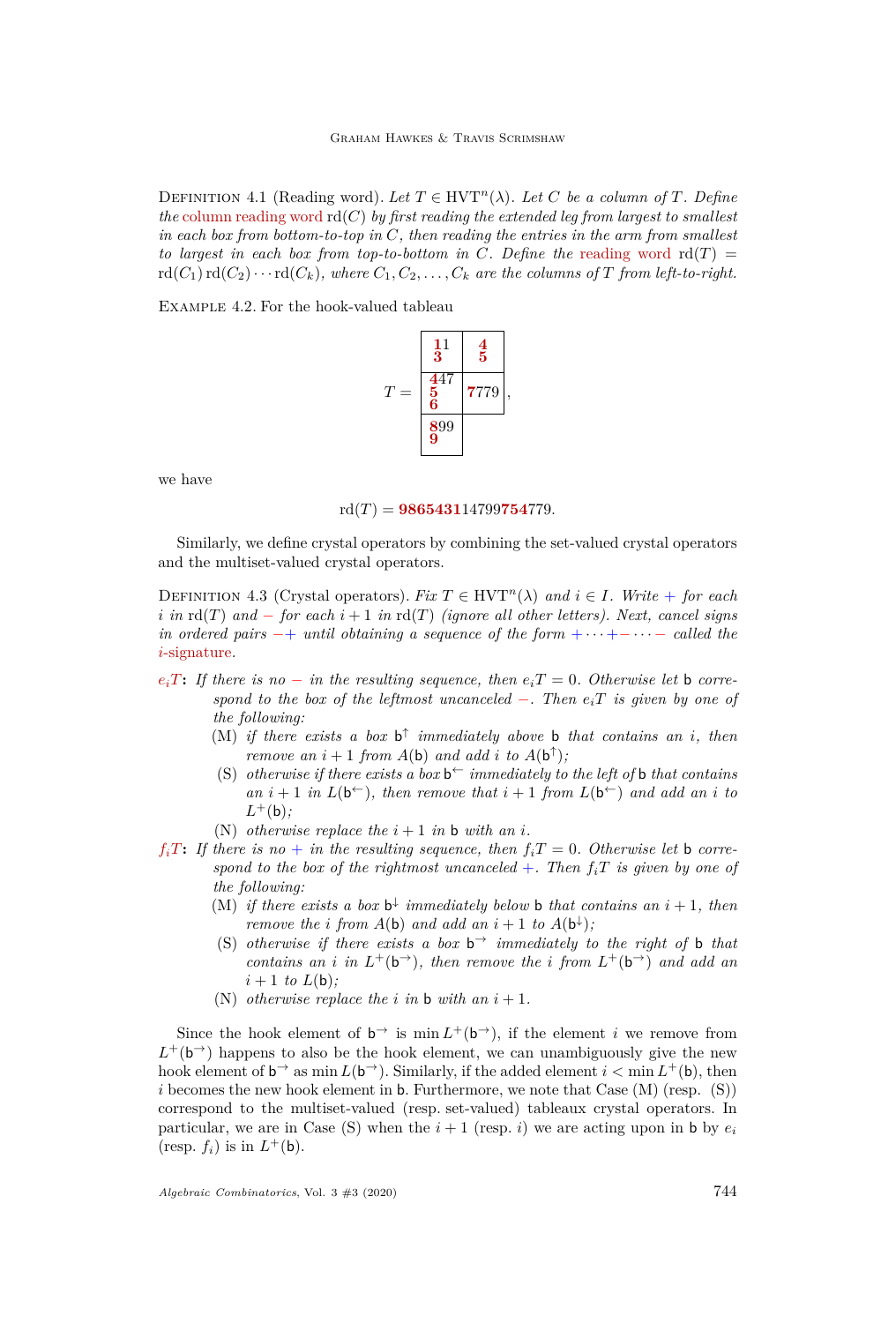EXAMPLE 4.4. The following connected components in  $HVT^3(2\Lambda_1)$  are those that correspond to  $\alpha\beta$  and both are isomorphic to  $B(\Lambda_2 + 2\Lambda_1)$ :



Note that 1 is not semistandard.

LEMMA 4.5. Let  $T, T' \in \text{HVT}^n(\lambda)$ . Then

$$
e_i T \in \text{HVT}^n(\lambda) \sqcup \{0\}, \qquad f_i T' \in \text{HVT}^n(\lambda) \sqcup \{0\}, \qquad e_i T = T' \Longleftrightarrow T = f_i T'.
$$

*Proof.* We can assume  $e_i T \neq 0$  and  $f_i T' \neq 0$  as the claim is trivial in these cases. When we are in Case [\(N\)](#page-18-2) or Case [\(M\)](#page-18-0) for the crystal operators, the proof of this is similar to the proof of Lemma [3.7.](#page-10-1) Thus, we assume the crystal operators are in Case [\(S\),](#page-18-1) and we assume the crystal operator acts on the box b. Denote the following boxes around b:

| b           | b |
|-------------|---|
| $\mathbf b$ | b |

*.*

Consider  $f_iT'$ . Since there exists an  $i \in \mathfrak{b}^{\rightarrow}$ , there cannot exist an  $i + 1 \in \mathfrak{b}$  by semistandardness. There also cannot be an  $i + 1 \in \mathfrak{b}^{\downarrow}$  (if it exists) as otherwise we would be in Case [\(M\),](#page-18-0) and by semistandardness  $i+1 \notin b^{\searrow}$  (if it exists). We note that  $i \in \mathsf{b}^{\rightarrow}$  must be canceled as otherwise we would be acting on  $\mathsf{b}^{\rightarrow}$  by the signature rule. Hence, there must also exist an  $i + 1 \in L(\mathfrak{b}^{\rightarrow})$ . Thus,  $f_i T'$  is defined and in  $HVT^n(\lambda)$ .

From the above argument, we have that the  $i + 1 \in \mathbf{b}$  in  $T = f_i T'$ , which now cancels with the  $i \in \mathbf{b}$ . Thus the  $i + 1 \in L^+(\mathbf{b}^+)$  is now an unpaired  $-$ , and by the semistandardness of  $T'$ , there does not exist an *i* in the box immediately above  $b^{\rightarrow}$ . Hence, we are in Case [\(S\)](#page-18-1) for  $e_iT$  and clearly  $e_iT = T'$ .

The final claim  $e_i T \in \text{HVT}^n(\lambda)$  follows from the other two statements.

Since either we have a pairing  $-+$  or that  $\varepsilon_i(T)$  (resp.  $\varphi_i(T)$ ) corresponds to the number of unpaired  $-$  (resp.  $+$ ), which corresponds to an  $i + 1$  (resp. *i*), we have

$$
\langle h_i, \text{wt}(T) \rangle := m_i - m_{i+1} = \varphi_i(T) - \varepsilon_i(T),
$$

recall that  $m_i$  is the number of *i*'s that appear in  $T$ .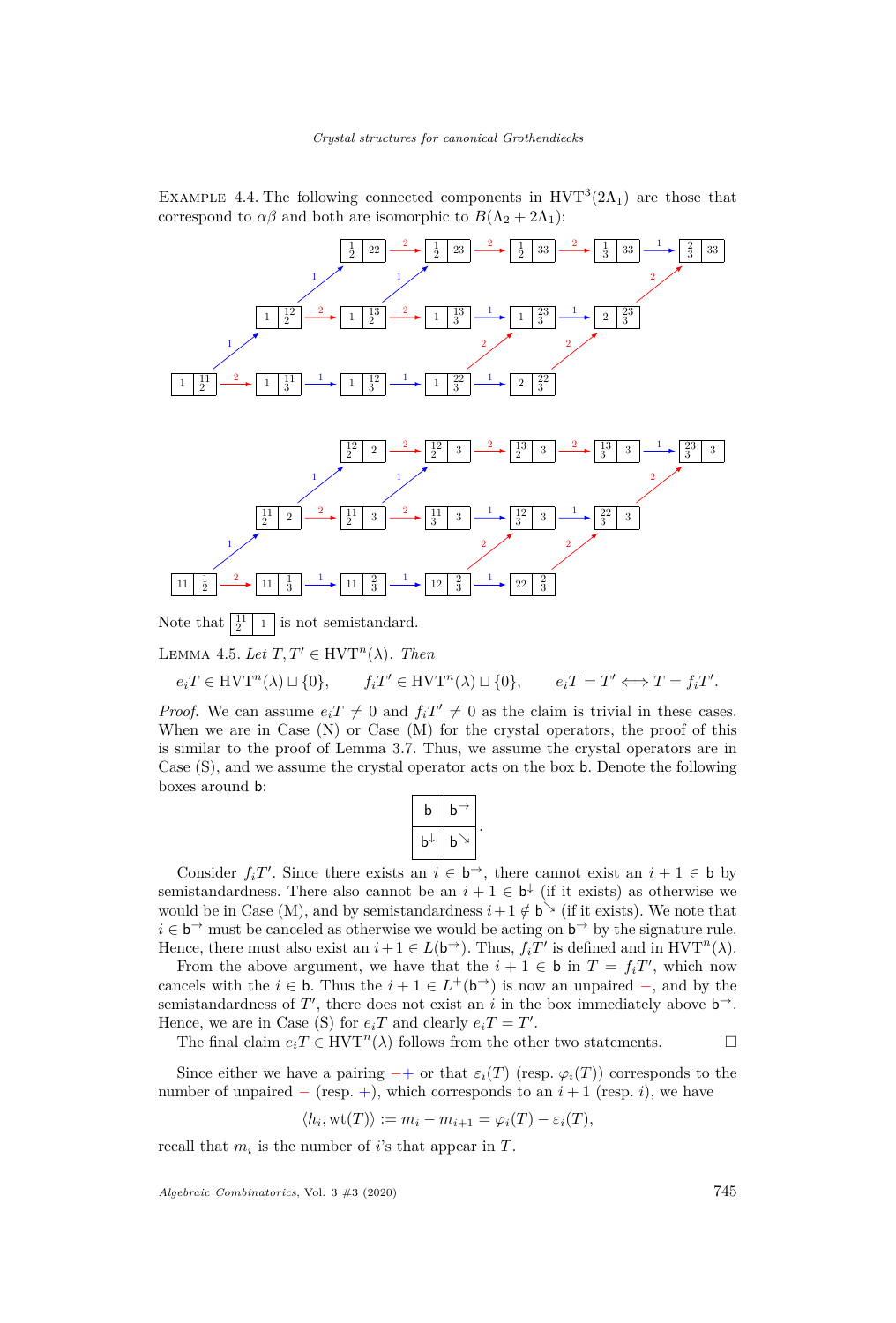<span id="page-20-0"></span>THEOREM 4.6. Let  $\lambda$  be a partition. For any  $T \in \mathrm{HVT}^n(\lambda)$  such that T is a highest *weight element, the closure of T under the crystal operators is isomorphic to*  $B(\mu)$ *, where*  $\mu = \text{wt}(T)$ *. Moreover, we have* 

$$
\mathrm{HVT}^n(\lambda) \cong \bigoplus_{\mu \supseteq \lambda} B(\mu)^{\oplus H_{\lambda}^{\mu}},
$$

*where*  $H_{\lambda}^{\mu}$  *is the number of highest weight elements of weight*  $\mu$  *in* HVT<sup>n</sup>( $\lambda$ )*, and* 

$$
\mathfrak{H}_{\lambda}(\mathbf{x}; \alpha, \beta) = \sum_{T} \alpha^{\sum_{\mathbf{b} \in T} |A(\mathbf{b})|} \beta^{\sum_{\mathbf{b} \in T} |L(\mathbf{b})|} s_{\mathrm{wt}(T)}(\mathbf{x}),
$$

*where the sum is taken over all highest weight elements in*  $HVT^n(\lambda)$ *.* 

*Proof.* Let  $T \in \text{HVT}^n(\lambda)$ .

Clearly we have  $\text{wt}(f_iT) = \text{wt}(T) \cdot \alpha_i^{-1}$ , where  $\alpha_i = x_i x_i^{-1}$  (this is the multiplicative version of one of the crystal axioms). Thus, [\(P1\)](#page-8-4) is satisfied by weight considerations and that  $HVT<sup>n</sup>(\lambda)$  is a finite set and closed under the crystal operators (Lemma [3.7\)](#page-10-1). [\(P2\)](#page-8-3) is satisfied by Lemma [3.7.](#page-10-1)

If  $|i-j| > 1$  (so  $A_{ij} = 0$ ), then by the signature rule, we have  $\Delta_i \delta_j(T) = \Delta_i \varphi_j(T) =$ 0. Now assume  $|i-j|=1$ . Then we have introduced an extra *i* in the *j*-signature of  $e_iT$ . So by the signature rule, we have  $(\Delta_i \delta_j(T), \Delta_i \varphi_j(T)) = (-1, 0), (0, -1)$  depending on if  $j = i \pm 1$  and if the *i* cancels in the *j*-signature or not. Hence, [\(P3\)](#page-8-1) and [\(P4\)](#page-8-2) are satisfied.

To show [\(P5\),](#page-8-5) if  $|i - j| > 1$ , then the signature rule implies [\(P5\)](#page-8-5) since the *j*signatures of *T* and  $e_iT$  are equal and similarly for the *i*-signatures of *T* and  $e_iT$ . Furthermore, it is clear that  $y := e_i e_i T = e_i e_i T$  with  $\nabla_i \varphi_i(y) = 0$ .

Therefore, assume  $j = i \pm 1$  and  $\Delta_i \delta_j(T) = 0$ , that is to say  $\varepsilon_j(e_i T) = \varepsilon_j(T)$ . Hence, the *j*-signature of  $e_iT$  is formed by either removing an uncanceled  $+^{(5)}$  (if  $j = i + 1$ ) or adding a canceling – (if  $j = i - 1$ ) to the *j*-signature of *T* at position p'. Note that only Case [\(S\)](#page-18-1) for  $e_k$  moves a letter  $k+1$  in position  $\tilde{p}$  in the reading<br>word (as I amme. 3.5 naturally extends to this setting) immediately to the right of the word (as Lemma [3.5](#page-10-0) naturally extends to this setting) immediately to the right of the first  $k+1$  to the right of  $\tilde{p}$ , where it becomes a k. In any case, this does not affect the leftmost uncanceled – at position *p*, and hence  $e_j$  acts on a  $j + 1$  in the same position *p* in  $\text{rd}(T)$  and  $\text{rd}(e_iT)$ . Note that we must have  $p' < p$ . Therefore, we form the *i*-signature of  $e_jT$  from the *i*-signature of T by adding an uncanceled – to the right of  $p'$ , which contributes the leftmost uncanceled  $-$  (which remains the leftmost uncanceled  $-$ ). Hence,  $e_i$  acts on the same *i* in *T* and  $e_i$ *T*.

Next, suppose  $e_i$  acts on box **b** in *T*. Note that  $e_{i+1}$  cannot add an  $i+1$  to the box  $\mathbf{b}^{\leftarrow}$  immediately to the left of **b** unless there was already an  $i + 1 \in \mathbf{b}^{\leftarrow}$ . Since  $e_i$ acts on the same  $i+1$  in  $T$  and  $e_jT$ , the  $e_{i-1}$  cannot move the only  $i$  from the box  $\mathsf{b}^\uparrow$ immediately above **b**. Hence,  $e_i$  acts using the same case in *T* as in  $e_jT$ , and similarly for  $e_j$  acting by the same case in *T* and  $e_iT$ . Therefore, we have  $y := e_j e_i T = e_i e_j T$ with  $\nabla_j \varphi_i(y) = 0$ .

Now we show [\(P6\),](#page-8-6) and so we assume  $\Delta_i \delta_j(T) = \Delta_j \delta_i(T) = -1$ . Due to the symmetry, we assume  $j = i + 1$  without loss of generality. We must form the *i*signature (resp.  $(i+1)$ -signature) of  $e_{i+1}T$  (resp.  $e_iT$ ) from the *i*-signature (resp.  $(i+$ 1)-signature) of *T* by adding an uncanceled − (resp. removing a canceling +). As a result, if  $e_i$  (resp.  $e_{i+1}$ ) acts on position  $p$  (resp.  $p'$ ) in the reduced word, we must have  $p < p'$  with an additional  $i+1$  before position p. Let  $k = i+2$ . By semistandardness,

<sup>&</sup>lt;sup>(5)</sup>The  $e_i$  might act by removing a canceling + further to the left of the uncanceled + that is ultimately removed.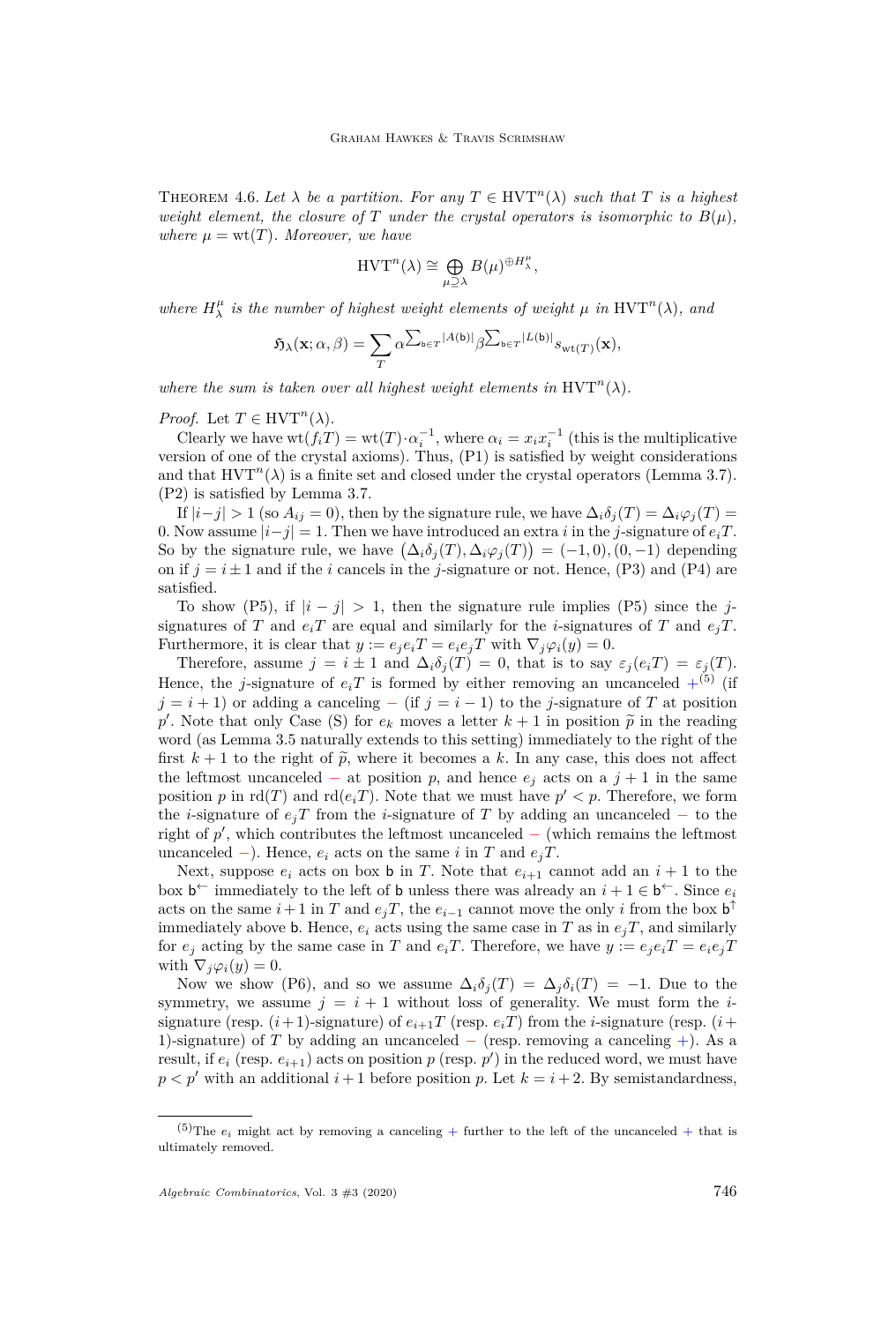we have one of the following configurations on  $i, j, k$  (where we ignore all other letters):



and with the boxes not necessarily adjacent, where  $e_i$  (resp.  $e_j$ ) acts on the rightmost *j* (resp. *k*), the shaded boxes do not necessarily exist, and  $* \leq i$  (with possibly more than one entry in the arm). Note that if the boxes are not adjacent where a Case [\(S\)](#page-18-1) occurs in the above configurations, then we cannot have Case [\(S\)](#page-18-1) occur in any of the crystal operators, and so the result holds from Lemma [3.5,](#page-10-0) which holds in this setting for Case [\(M\)](#page-18-0) or Case [\(N\),](#page-18-2) and the crystal of words. Similarly, if a Case [\(S\)](#page-18-1) occurs in a box that does not have one of the local configuration, then the result follows from the crystal of words and the boxes do not interact. Thus, it is a finite check to see that we have  $y := e_i e_j^2 e_i T = e_j e_i^2 e_j T$  and  $\nabla_i \varphi_j(y) = \nabla_j \varphi_i(y) = -1$ .

The proof of  $(P5')$  $(P5')$  and  $(P6')$  $(P6')$  is similar. Hence the Stembridge axioms hold. Note that the crystal operators preserve the sum of the arm lengths and the sum of the leg lengths. Therefore, the exponent of  $x_i$  in the weight of any  $T$  in a connected component for  $\alpha^a \beta^b$  is bounded above by  $a + b$ , and so every connected component has a highest weight element. Therefore, we have

$$
\text{HVT}^n(\lambda) \cong \bigoplus_{\mu \supseteq \lambda} B(\mu)^{\oplus H_{\lambda}^{\mu}}, \quad \mathfrak{H}_{\lambda}(\mathbf{x}; \alpha, \beta) = \sum_{T} \alpha^{\sum_{\mathbf{b} \in T} |A(\mathbf{b})|} \beta^{\sum_{\mathbf{b} \in T} |L(\mathbf{b})|} s_{\text{wt}(T)}(\mathbf{x}),
$$

by Theorem [2.5.](#page-8-9)

As an immediate consequence of Theorem [4.6,](#page-20-0) we have that  $\mathfrak{H}_{\lambda}(\mathbf{x}; \alpha, \beta)$  is Schur positive.

EXAMPLE 4.7. We have the following local relation in  $HVT^3(2\Lambda_1)$  on the left and their corresponding reading words on the right:



Let T be the upper-left hook-valued tableau. We note that while the position of the 1 that is acted on by  $f_1$  in  $T$  and  $f_2T$ , it is still the second 1 in the reading word. Thus  $\varphi_1(T) = \varphi_1(f_2T)$ , and we have  $f_1f_2T = f_2f_1T$ .

#### 5. Crystal structure on valued-set tableaux

<span id="page-21-0"></span>In this section, we define a  $U_q(\mathfrak{sl}_n)$ -crystal structure on valued-set tableaux that is isomorphic to a direct sum of highest weight crystals. Furthermore, we give an explicit crystal isomorphism with the usual crystal structure on semistandard Young tableaux through the inflation map.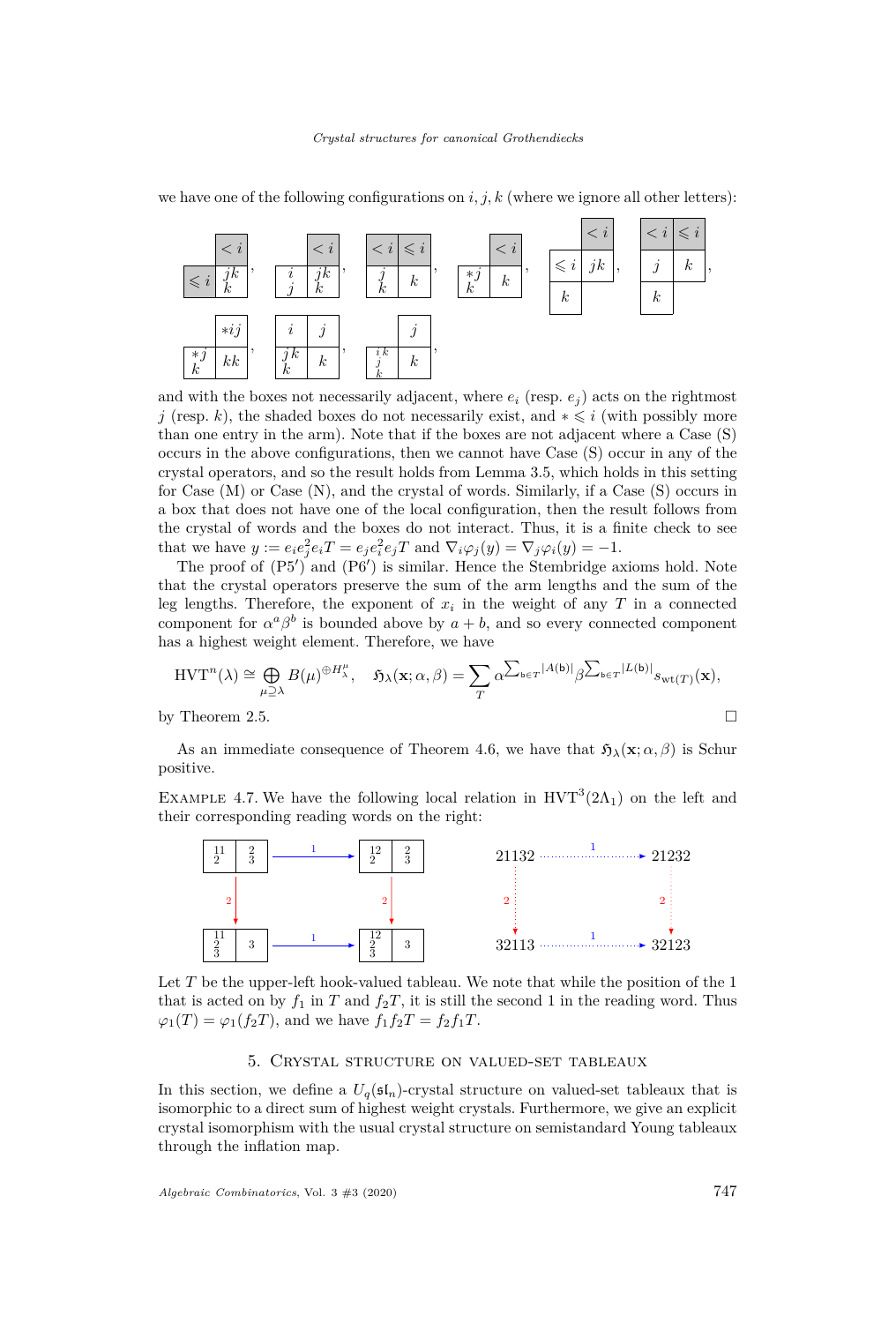#### 5.1. Crystal structure.

DEFINITION 5.1 (Reading word). Let  $T \in \text{VST}^n(\lambda)$ . Define the reading word rd(*T*) *to be the reading word of the usual reverse Far-Eastern (bottom-to-top, left-to-right) reading word of the tableau where we only consider the buoy entries.*

<span id="page-22-0"></span>Example 5.2. Consider the valued-set tableau



where we have written the buoys in bold, and we have

$$
rd(T) = 75321485153452456, \t wt(T) = x
$$

$$
\operatorname{wt}(T) = x_1^2 x_2^2 x_3^2 x_4^3 x_5^5 x_6 x_7 x_8.
$$

DEFINITION 5.3 (Crystal operators). *Fix*  $T \in HVT^n(\lambda)$  and  $i \in I$ *. Write* + *for each i in*  $\text{rd}(T)$  *and* − *for each*  $i + 1$  *in*  $\text{rd}(T)$  *(ignore all other letters). Next, cancel signs in ordered pairs*  $-+$  *until obtaining a sequence of the form*  $+ \cdots + - \cdots -$  *called the i*-signature*.*

- $e_i$ *T***:** *If there is no* − *in the resulting sequence, then*  $e_i$ *T* = 0*. Otherwise let* **g** *correspond to the group of the leftmost uncanceled* −*. Then eiT is given by one of the following:*
	- *if the entry immediately above the anchor of* g *is an i, move the divider between* g *and the group immediately to the left* g *one step up;*
	- *otherwise change every*  $i + 1$  *to an i in*  $g$ *.*
- $f_i$ *T***:** *If there is no + in the resulting sequence, then*  $f_i$ *T* = 0*. Otherwise let* **b** *correspond to the box of the rightmost uncanceled*  $+$ *. Then*  $f_iT$  *is given by one of the following:*
	- *if the entry immediately below the anchor of* g *in an i* + 1*, move the divider between* g *and the group immediately to the left* g *one step down;*
	- *otherwise change every*  $i$  *to an*  $i + 1$  *in*  $g$ *.*

EXAMPLE 5.4. The following is a connected component in  $VST<sup>3</sup>(3\Lambda<sub>2</sub>)$  corresponding to  $\alpha^2$  and is isomorphic to  $B(\Lambda_2 + 2\Lambda_1)$ :



and a connected component isomorphic to  $B(2\Lambda_2)$ :

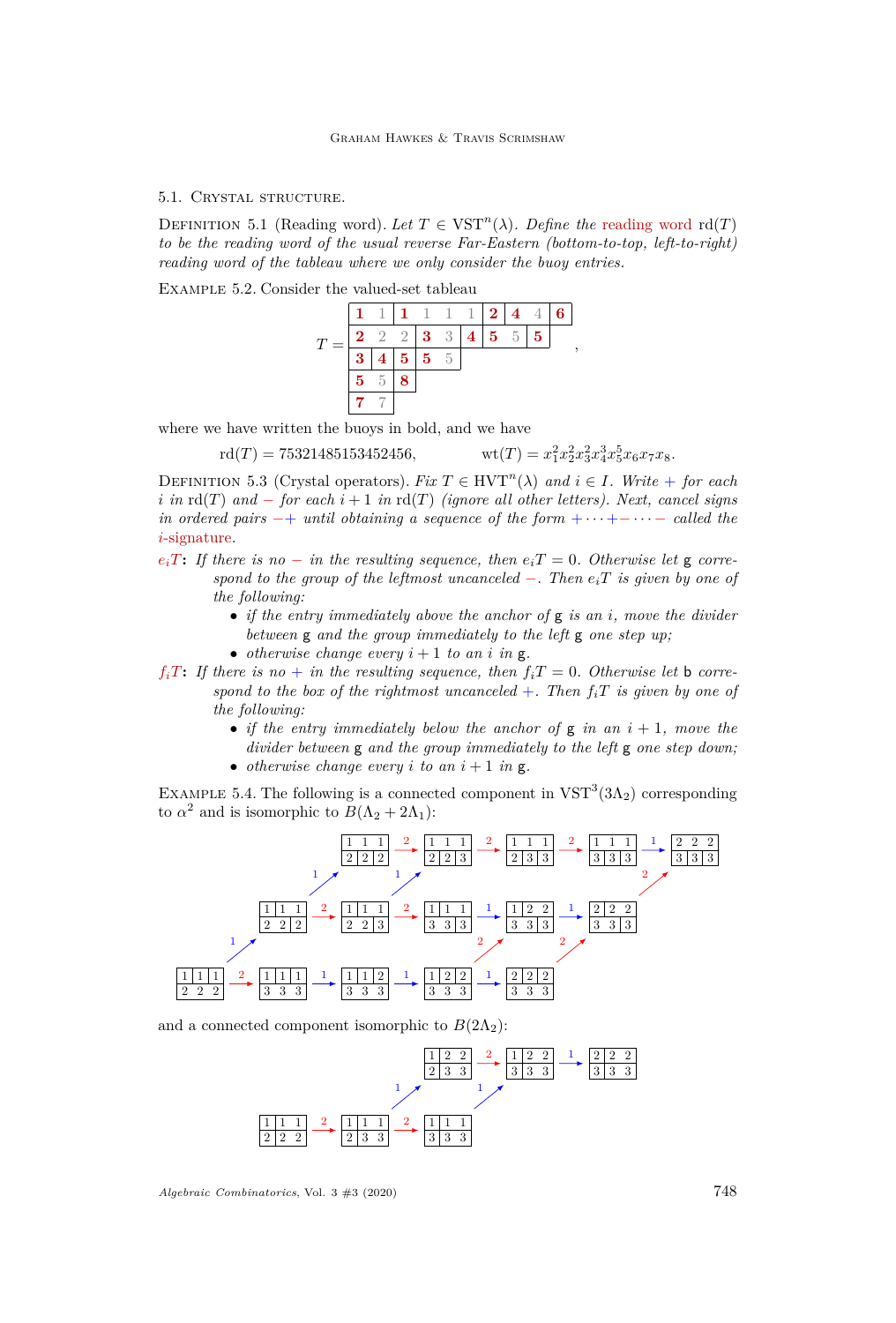<span id="page-23-0"></span>LEMMA 5.5. Let  $T, T' \in \text{VST}^n(\lambda)$ . Then, we have

$$
e_i T \in \text{VST}^n(\lambda) \sqcup \{0\}, \qquad f_i T' \in \text{VST}^n(\lambda) \sqcup \{0\}, \qquad e_i T = T' \Longleftrightarrow T = f_i T',
$$

and rd *is a strict crystal embedding of*  $VST<sup>n</sup>(\lambda)$ 

*Proof.* It is clear all claims hold when a divider does not move, and so we assume a divider moves under the crystal operators. In particular, if the divider does move under  $f_i$ , then it means locally the crystal operator  $f_i$  does the steps

$$
\begin{array}{|c|c|c|c|c|c|}\hline i&i&i&\\ \hline i+1&\multicolumn{3}{|c|}{}}&\longrightarrow&\begin{array}{|c|c|c|}\hline i&i+1&\\ \hline i+1&\multicolumn{3}{|c|}{}}&\multicolumn{3}{|c|}{}}&\longrightarrow&\begin{array}{|c|c|}\hline i&1&\\ \hline i+1&\multicolumn{3}{|c|}{}}&i+1&\\ \hline \end{array} \\\hline \end{array}.
$$

Note that by the semistandardness, the anchor for the  $i+1$  group must be weakly to the left of the anchor for the left *i* group, but the group for the  $i + 1$  may extend further to the right than the right *i* group. The operator *e<sup>i</sup>* does the above steps in reverse order. Therefore, it is straightforward to see the claims follow by the definition of the reading word.  $\Box$ 

<span id="page-23-1"></span>THEOREM 5.6. Let  $\lambda$  be a partition. We have

$$
\text{VST}^n(\lambda) \cong \bigoplus_{\mu \subseteq \lambda} B(\mu)^{\oplus V_{\lambda}^{\mu}},
$$

*where*  $V_{\lambda}^{\mu}$  *is the number of highest weight elements of weight*  $\mu$  *in* VST<sup>*n*</sup>( $\lambda$ )*. Moreover, we have*

$$
j_{\lambda}(\mathbf{x};\alpha) = \sum_{\mu \subseteq \lambda} \alpha^{|\lambda| - |\mu|} V_{\lambda}^{\mu} s_{\mu}(\mathbf{x}).
$$

*Proof.* First note that the numbers, *b<sup>i</sup>* , of buoy entries in column *i* are preserved under all crystal operations and therefore are the same amongst all elements of a connected component of  $VST^n(\lambda)$ . Moreover, it is not difficult to check that for any specified values of  $b_i$  there is at most one valued-set tableau of shape  $\lambda$  for any given reading word. Thus, within a connected component the map  $T \to \text{rd}(T)$  is injective. The result now follows from Lemma [5.5](#page-23-0) and that every  $B(\mu)$  is a subcrystal of  $B(\Lambda_1)^{\otimes |\mu|}$  $\Box$ 

We also have analogs of Proposition [3.10,](#page-12-0) Corollary [3.11,](#page-12-3) and Corollary [3.12.](#page-12-2)

<span id="page-23-2"></span>PROPOSITION 5.7. *Suppose*  $T \in \text{VST}^n(\lambda)$  *is a highest weight element. Then the <i>i*-th *row of T contains only instances of the letter i.*

*Proof.* This is similar to the proof of Proposition [3.10](#page-12-0) (or for  $B(\lambda)$ ), for a highest weight element  $T$ .

COROLLARY 5.8. *If*  $V_{\mu}^{\lambda} \neq 0$ , then  $\ell(\lambda) = \ell(\mu)$ .

*Proof.* This follows from Theorem [5.6,](#page-23-1) Proposition [5.7,](#page-23-2) and that every row of a valuedset tableau must have at least one group.

Recall that a *conjugate semistandard tableau* is a tableau that is weakly increasing down columns and strictly increasing across rows.

<span id="page-23-3"></span>COROLLARY 5.9. *The number of highest weight valued-set tableaux of shape*  $\lambda$  =  $(\lambda_1, \lambda_2, \ldots, \lambda_\ell)$  and weight  $\mu = (\mu_1, \mu_2, \ldots, \mu_\ell)$  is the number of conjugate semis*tandard tableaux of shape*  $(\mu_1 - 1, \mu_2 - 1, \ldots, \mu_\ell - 1)$  *such that all of the entries of the i*<sup> $i$ </sup>-th row are strictly less than  $\lambda_i$ .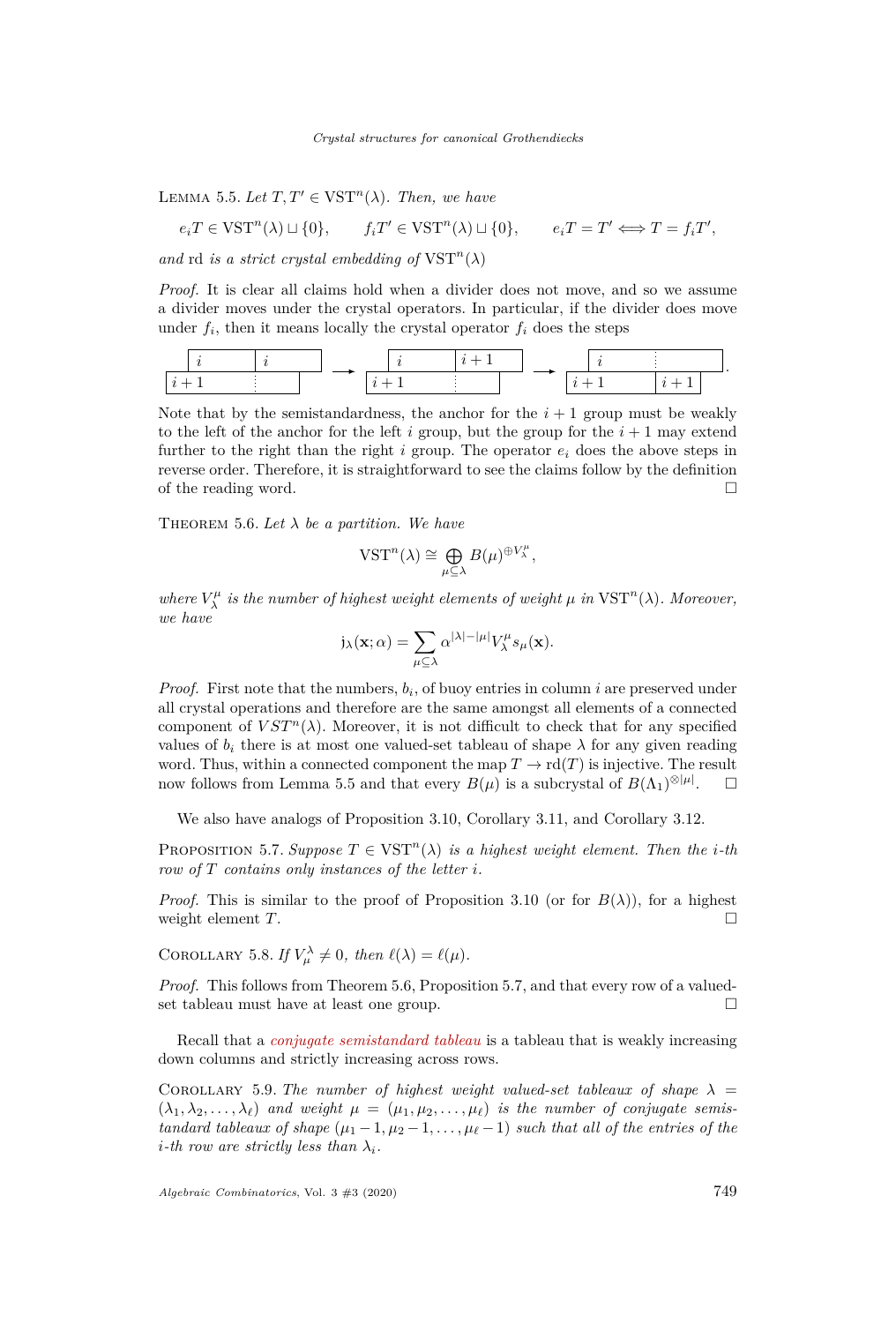*Proof.* This follows from Proposition [5.7,](#page-23-2) which allows us to construct a bijection such that the value in box  $\mathbf b$  in row *i* and column *j* of a such a conjugate semistandard tableau corresponds to the position of the buoy (or anchor) of the *j*-th group of row *i* in a highest weight valued-set tableau with the last group in each row being fixed. Note that the column weakly increasing condition precisely corresponds to canceling pairs in the *i*-signature.  $\Box$ 

We can also parameterize the highest weight elements analogous to Corollary [3.12.](#page-12-2)

<span id="page-24-1"></span>COROLLARY 5.10. *The number of highest weight valued-set tableaux of shape*  $\lambda$  *and weight*  $\mu$  *is the number of reverse plane partitions of shape*  $\lambda/\mu$  *such that all of the entries of the i-th row are in the (closed) interval*  $[\mu_1 + 1 - \mu_i, \mu_1]$ *.* 

*Proof.* This follows from Proposition [5.7,](#page-23-2) which allows us to construct a bijection such that the *j*-th box of the *i*-th row of  $\lambda/\mu$  is  $N_{i,j} + \mu_1 - \mu_i$ , where  $N_{i,j}$  is the number of buoy entries to the left of the *j*-th nonbuoy entry of row *i* of the highest weight valued-set tableau.

EXAMPLE 5.11. The following are the highest weight elements of  $VST^3(3\Lambda_2)$  and their corresponding reverse plane partitions from Corollary [5.10:](#page-24-1)

| ٠<br>$\bullet$<br>٠<br>$\overline{2}$<br>$\Omega$<br>$\mathfrak{D}$<br>$\sim$<br>۰<br>$\cdot$ | ٠<br>٠<br>$\bullet$<br>$\overline{2}$<br>$\mathfrak{D}$<br>$\overline{2}$<br>$\Omega$<br>$\bullet$<br>۰ | ٠<br>$\mathfrak{D}$<br>$\mathfrak{D}$<br>റ<br>$\cdot$                | $\bullet$<br>$\bullet$<br>3<br>$\cdot$                  |
|-----------------------------------------------------------------------------------------------|---------------------------------------------------------------------------------------------------------|----------------------------------------------------------------------|---------------------------------------------------------|
| $\overline{2}$<br>3<br>3<br>$\Omega$<br>$\Omega$<br>$\cdot$                                   | ٠<br>$\mathbf{1}$<br>$\overline{2}$<br>റ<br>$\Omega$<br>۰<br>$\bullet$                                  | ٠<br>$\overline{2}$<br>$\Omega$<br>ച<br>$\cdot$                      | $\overline{2}$<br>۰                                     |
| 2<br>$\bullet$<br>2<br>$\mathfrak{D}$<br>$\Omega$<br>$\mathcal{D}$<br>$\cdot$<br>$\bullet$    | 2<br>$\overline{2}$<br>$\overline{2}$<br>$\overline{2}$<br>$\overline{2}$<br>$\bullet$                  | ٠<br>$\overline{2}$<br>$\overline{2}$<br>$\overline{2}$<br>$\bullet$ | $\overline{2}$<br>٠<br>$\overline{2}$<br>$\mathfrak{D}$ |
| $\overline{2}$<br>$\Omega$<br>$\Omega$<br>۰                                                   |                                                                                                         |                                                                      |                                                         |

Next we consider the crystal structure if we consider the reading word using the anchors instead of the buoys.

<span id="page-24-0"></span>Example 5.12. Consider the valued-set tableau from Example [5.2](#page-22-0)



where we have written the anchors in bold, and the corresponding reading word is  $\text{rd}_{\rightarrow}(T) = 37541852534125546.$ 

We also have

RSK rd→(*T*) = RSK rd(*T*) = 1 1 2 4 4 5 6 2 3 5 5 5 3 4 5 8 7

<span id="page-24-2"></span>Proposition 5.13. *We obtain the same crystal if we use the anchor entries instead of the buoy entries to define the reading word.*

*Algebraic Combinatorics*, Vol. 3 #3 (2020) 750

*.*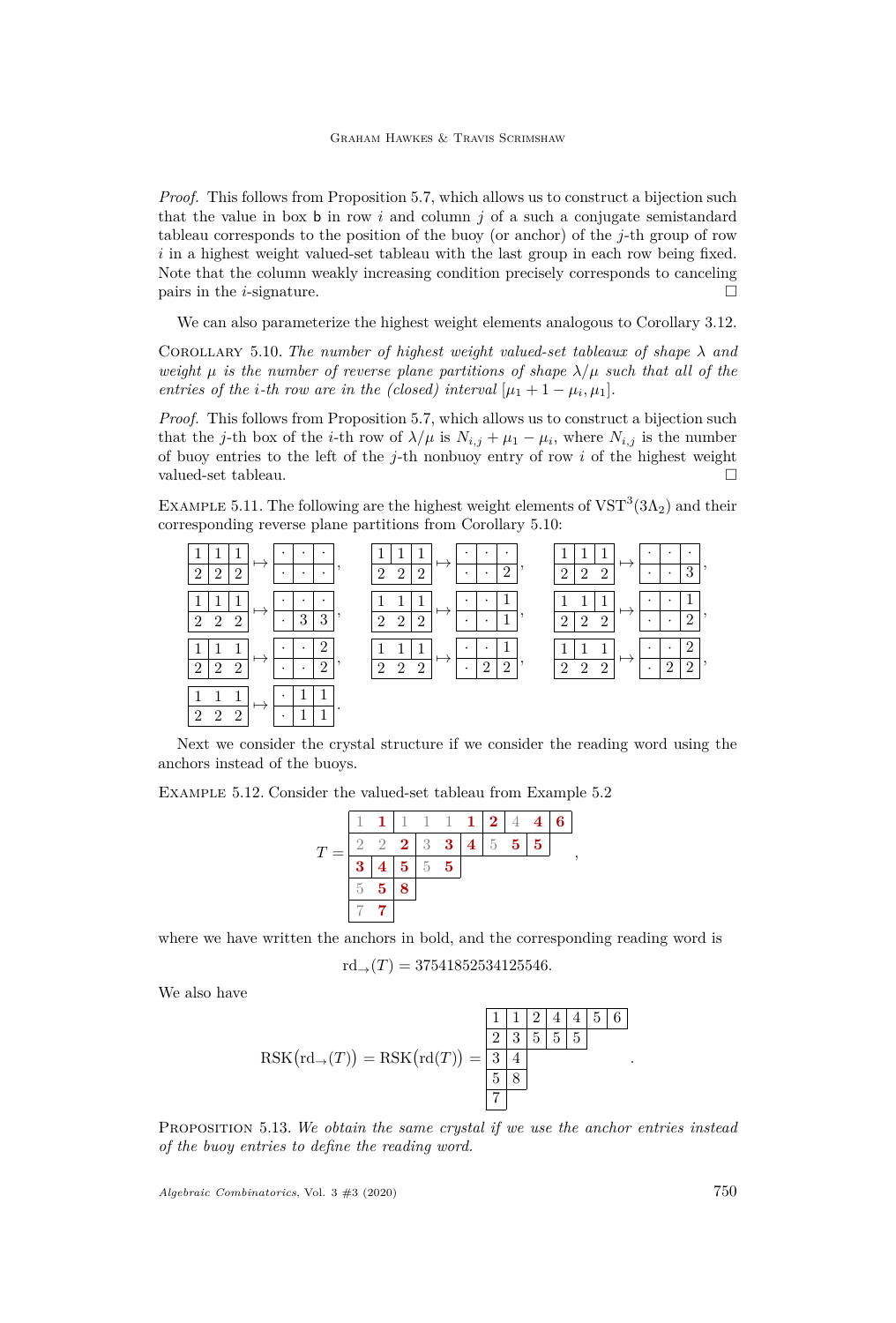*Proof.* To contrast with Lemma [5.5,](#page-23-0) the *f<sup>i</sup>* operator moves dividers locally as

This also preserves the reading word and yields the same result. Additionally note that Proposition [5.7](#page-23-2) and the bijection constructed in proving Corollary [5.9](#page-23-3) holds in either reading word. Since all highest weight words of weight  $\mu$  generate the same crystal  $B(\mu)$ , the claim follows.

Proposition [5.13](#page-24-2) holds if we instead define the reading word based on selecting any entry in any group as long as the crystal operators move the selected entry within each column (when moving dividers).

Remark 5.14. In [\[10,](#page-27-9) Remark 9], it was essentially noticed that the crystal structure on reverse plane partitions by taking the topmost entry in each column is the same as taking the bottommost. This is analogous to Proposition [5.13.](#page-24-2)

5.2. Inflation map. Define a *column semistandard flagged tableau* to be a conjugate semistandard whose *i*-th column is strictly flagged by *i*. Let  $\mathcal{F}^{cs}_{\lambda/\mu}$  denote the set of column semistandard flagged tableaux of shape  $\lambda/\mu$ .

Next, we construct an explicit crystal isomorphism

$$
\iota\colon \operatorname{VST}^n(\lambda) \to \bigsqcup_{\mu \subseteq \lambda} B(\mu) \times \mathcal{F}^{cs}_{\lambda/\mu},
$$

where the crystal structure on the codomain is given by  $f_i(b \times F) = (f_i b) \times F$  for all  $b \times F \in B(\mu) \times \mathcal{F}^{cs}_{\lambda/\mu}$  for any fixed  $\mu$ . We call the map *ι inflation*. For any  $T \in \text{VST}^n(\lambda)$ , we define  $\iota(T)$  recursively starting with  $b_{\lambda_1+1} \times F_{\lambda_1+1} = \emptyset \times \emptyset$ . Suppose we are at step *i* with the current state being  $b_i \times F_i$ , and let  $C_j$  denote the *j*-th column of *T* consisting only of the *anchor* entries. Construct

$$
b_{i-1} := \text{rd}(C_{i-1}) \xleftarrow{\text{RSK}} \text{rd}(C_i) \xleftarrow{\text{RSK}} \cdots \xleftarrow{\text{RSK}} \text{rd}(C_{\lambda_1}).
$$

Construct  $F_{i-1}$  by starting first with  $F_i$  of shape  $\mu_i$  but shifting the elements to the right one step and increasing them by 1, which partially fills in the shape  $\lambda_{\geq i-1}/\mu_{i-1}$ , where  $\lambda_{\geq i-1}$  is from Equation [\(4\)](#page-14-1) and  $\mu_{i-1}$  is the shape of  $b_{i-1}$ . Then set all of the unfilled boxes of  $F_{i-1}$  to 1. Thus, we constructed the  $(i-1)$ -th step  $b_{i-1} \times F_{i-1}$ . Repeating this for every column, the final result is  $\iota(T) = b_1 \times F_1$ .

<span id="page-25-0"></span>Example 5.15. Let *T* be the valued-set tableau from Example [5.2.](#page-22-0) Applying inflation to *T* we obtain

*,*

*,*



*Algebraic Combinatorics*, Vol. 3 #3 (2020) 751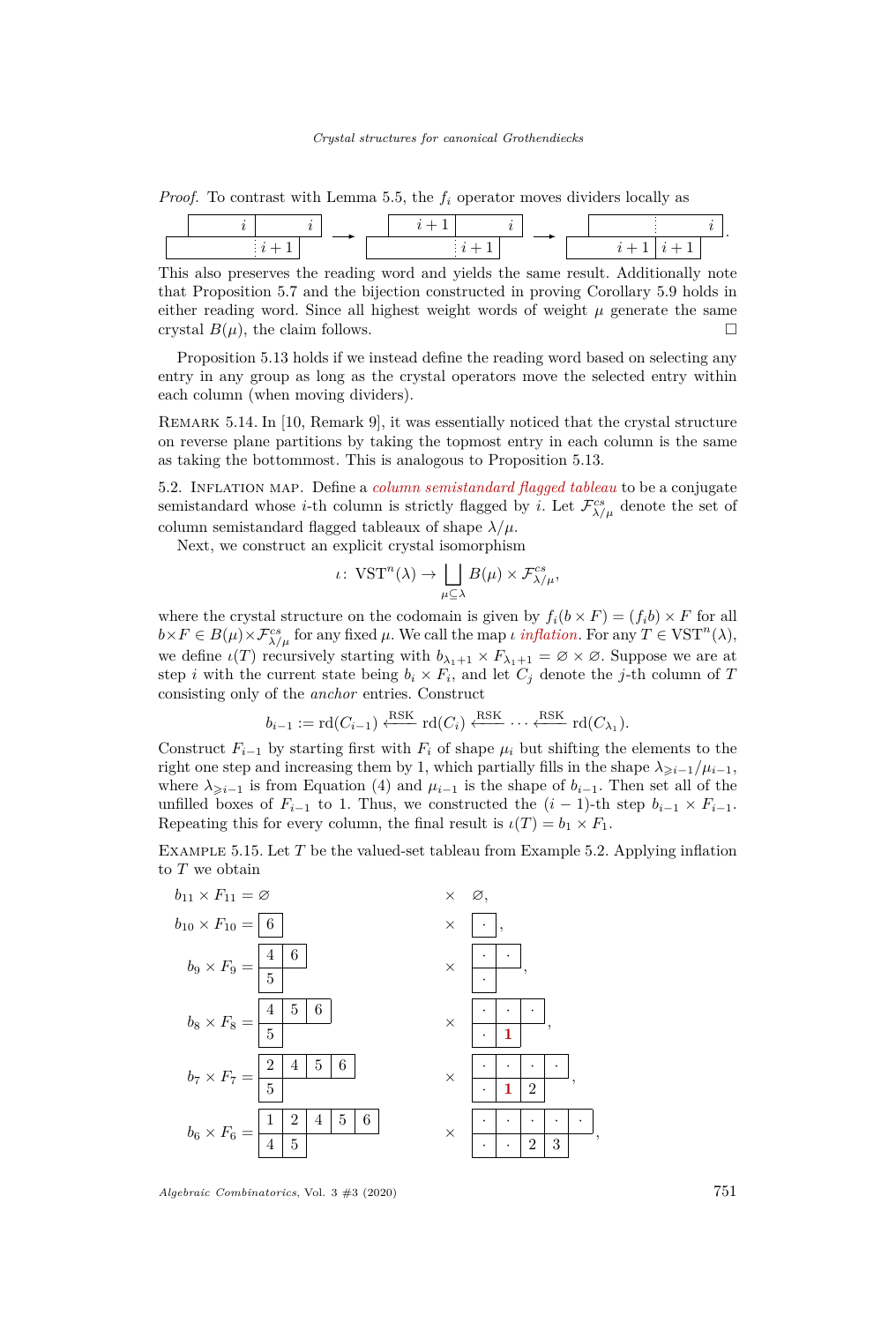### Graham Hawkes & Travis Scrimshaw



resulting in  $\iota(T) = b_1 \times F_1$ .

Theorem 5.16. *We have*

$$
\text{VST}^n(\lambda) \cong \bigoplus_{\mu \subseteq \lambda} B(\mu)^{\oplus |\mathcal{F}_{\lambda/\mu}^{cs}|},
$$

*where the isomorphism is given by the inflation map ι*, and so  $V_{\lambda}^{\mu} = |\mathcal{F}_{\lambda/\mu}^{cs}|$ . Moreover, *we have*

$$
\mathfrak{j}_{\lambda}(\mathbf{x};\alpha)=\sum_{\mu\subseteq \lambda}\alpha^{|\lambda|-|\mu|}|\mathcal{F}^{cs}_{\lambda/\mu}|s_{\mu}(\mathbf{x}).
$$

*Proof.* This is similar to the proof as for [\[19,](#page-28-5) Thm. 9.8] except for conjugating by the Lusztig involution and working column-by-column as in Theorem [3.17.](#page-15-0) Indeed, the *i*-th step of *ι* adds a vertical strip to  $b_i$  by well-known properties of RSK, and thus these boxes added to form *bi*−<sup>1</sup> are precisely the boxes that are not filled with a 1 in  $F_{i-1}$ . Therefore, the inverse map (deflation)  $\iota^{-1}$  is given recursively by performing inverse RSK (with conjugating by the Lusztig involution) on the boundary boxes of  $b_i$  that do not immediately have a 1 to the right in  $F_i$ . It is clear that this is the inverse procedure (the *i*-th column of the resulting valued-set tableaux is the leftmost column of step  $i$ ) and the claim follows.  $\Box$ 

Remark 5.17. The inflation map for valued-set tableaux is analogous to the bijection from [\[19,](#page-28-5) Thm. 9.8] for reverse plane partitions, which is also a crystal isormorphism using the crystal structure from [\[10\]](#page-27-9). Furthermore, as noted in the proof, this analogy is the same as that for the uncrowding multiset-valued tableaux to uncrowding setvalues tableaux.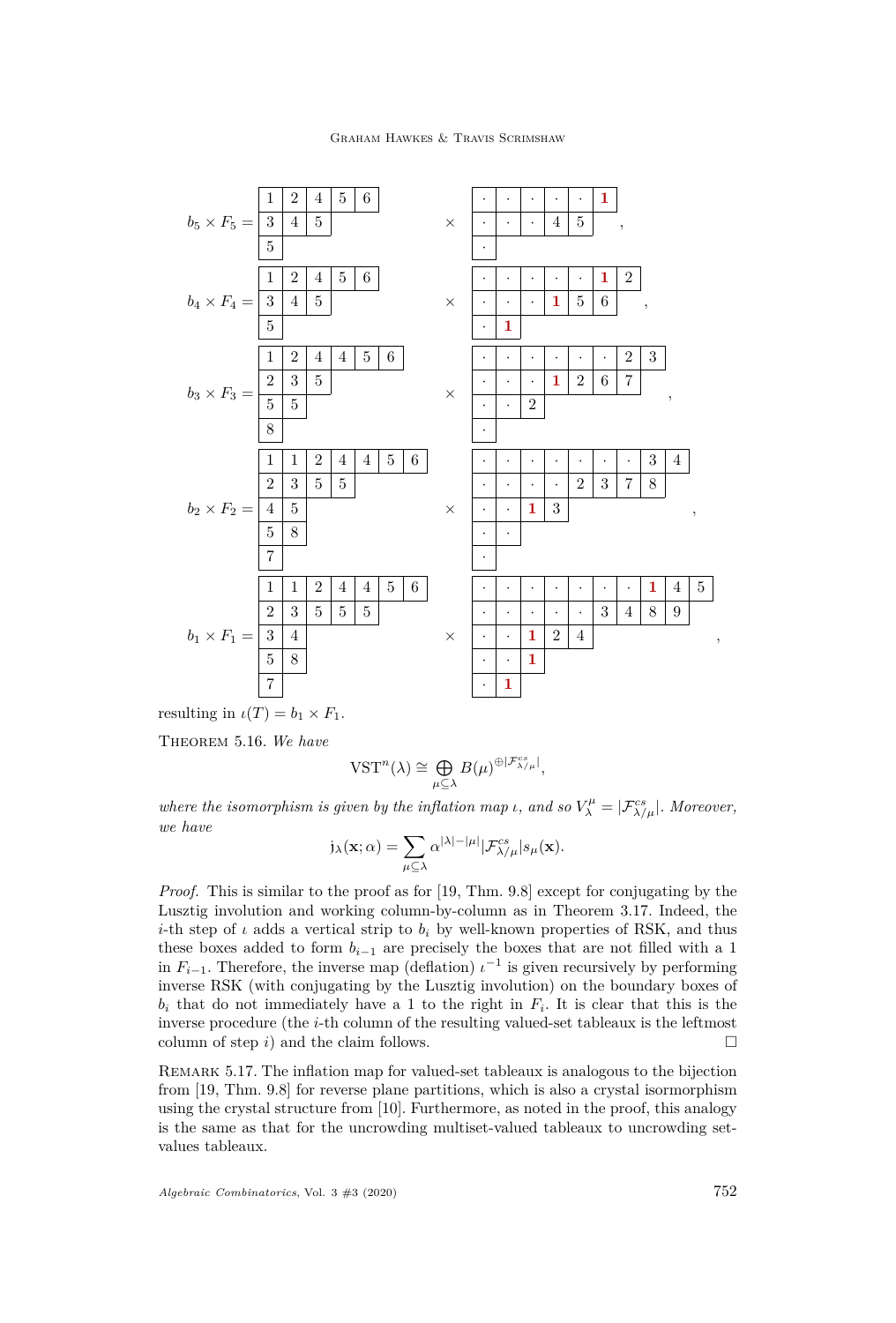EXAMPLE 5.18. Consider  $b_1 \times F_1$  from Example [5.15.](#page-25-0) We will take the Lusztig involution in  $\mathfrak{sl}_9$ . Thus we have



where we performed inverse row bumping on the bold letter. Thus we have an anchor entry of  $3 = 6^*$  in the first column of the resulting valued-set tableau of  $\iota^{-1}(b_1 \times F_1)$ (the rest of the entries of the column are non-anchor entries in their groups). For the next step, we have



and  $(8542)^* = 7541$ . We have now reconstructed the first two columns of *T*.

*Acknowledgements.* The authors thank Rebecca Patrias, Oliver Pechenik, and Damir Yeliussizov for useful discussions and Anne Schilling for comments on an earlier version of this manuscript. The authors also thank the referee for useful comments. This work benefited from computations using SageMath [\[37,](#page-28-29) [38\]](#page-28-27).

#### **REFERENCES**

- <span id="page-27-3"></span>[1] Jason Bandlow and Jennifer Morse, *Combinatorial expansions in K-theoretic bases*, Electron. J. Combin. **19** (2012), no. 4, Paper 39 (27 pages).
- <span id="page-27-11"></span>[2] Georgia Benkart, Laura Colmenarejo, Pamela E. Harris, Rosa Orellana, Greta Panova, Anne Schilling, and Martha Yip, *A minimaj-preserving crystal on ordered multiset partitions*, Adv. in Appl. Math. **95** (2018), 96–115.
- <span id="page-27-4"></span>[3] Anders Skovsted Buch, *A Littlewood–Richardson rule for the K-theory of Grassmannians*, Acta Math. **189** (2002), no. 1, 37–78.
- <span id="page-27-5"></span>[4] Anders Skovsted Buch, Andrew Kresch, Mark Shimozono, Harry Tamvakis, and Alexander Yong, *Stable Grothendieck polynomials and K-theoretic factor sequences*, Math. Ann. **340** (2008), no. 2, 359–382.
- <span id="page-27-6"></span>[5] Anders Skovsted Buch and Matthew J. Samuel, *K-theory of minuscule varieties*, J. Reine Angew. Math. **719** (2016), 133–171.
- <span id="page-27-10"></span>[6] Daniel Bump and Anne Schilling, *Crystal bases: Representations and Combinatorics*, World Scientific Publishing Co. Pte. Ltd., Hackensack, NJ, 2017.
- <span id="page-27-0"></span>[7] Sergey Fomin and Anatol N. Kirillov, *Grothendieck polynomials and the Yang–Baxter equation*, in Formal Power Series and Algebraic Combinatorics/Séries Formelles et Combinatoire Algébrique, DIMACS, Piscataway, NJ, 1994, pp. 183–189.
- <span id="page-27-1"></span>[8] , *The Yang–Baxter equation, symmetric functions, and Schubert polynomials*, Discrete Math. **153** (1996), no. 1-3, 123–143.
- <span id="page-27-7"></span>[9] Christian Gaetz, Michelle Mastrianni, Rebecca Patrias, Hailee Peck, Colleen Robichaux, David Schwein, and Ka Yu Tam, *K-Knuth equivalence for increasing tableaux*, Electron. J. Combin. **23** (2016), no. 1, Paper 1.40 (37 pages).
- <span id="page-27-9"></span>[10] Pavel Galashin, *A Littlewood–Richardson rule for dual stable Grothendieck polynomials*, J. Combin. Theory Ser. A **151** (2017), 23–35.
- <span id="page-27-2"></span>[11] Thomas Hudson, *A Thom–Porteous formula for connective K-theory using algebraic cobordism*, J. K-Theory **14** (2014), no. 2, 343–369.
- <span id="page-27-8"></span>[12] Takeshi Ikeda, Shinsuke Iwao, and Toshiaki Maeno, *Peterson isomorphism in K-theory and relativistic Toda lattice*, To appear in *Int. Math. Res. Not. IMRN*, 2018.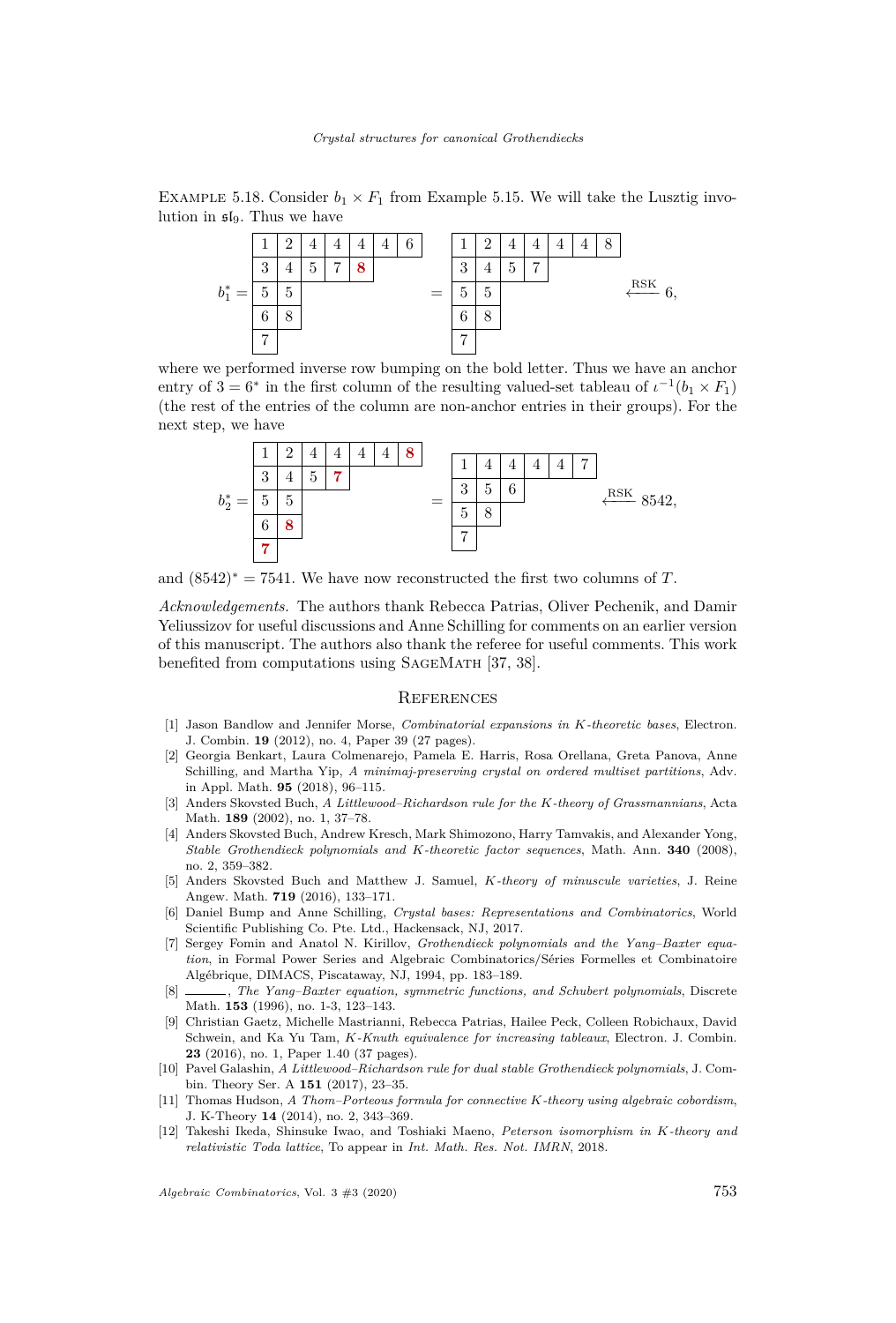- <span id="page-28-2"></span>[13] Takeshi Ikeda and Hiroshi Naruse, *Excited Young diagrams and equivariant Schubert calculus*, Trans. Amer. Math. Soc. **361** (2009), no. 10, 5193–5221.
- <span id="page-28-3"></span>[14] Takeshi Ikeda and Tatsushi Shimazaki, *A proof of K-theoretic Littlewood–Richardson rules by Bender–Knuth-type involutions*, Math. Res. Lett. **21** (2014), no. 2, 333–339.
- <span id="page-28-4"></span>[15] Shinsuke Iwao, *Grothendieck polynomials and the boson-fermion correspondence*, Preprint, <https://arxiv.org/abs/1905.07692>, 2019.
- <span id="page-28-18"></span>[16] Masaki Kashiwara, *Crystalizing the q-analogue of universal enveloping algebras*, Comm. Math. Phys. **133** (1990), no. 2, 249–260.
- <span id="page-28-19"></span>[17] , *On crystal bases of the q-analogue of universal enveloping algebras*, Duke Math. J. **63** (1991), no. 2, 465–516.
- <span id="page-28-23"></span>[18] , *The crystal base and Littelmann's refined Demazure character formula*, Duke Math. J. **71** (1993), no. 3, 839–858.
- <span id="page-28-5"></span>[19] Thomas Lam and Pavlo Pylyavskyy, *Combinatorial Hopf algebras and K-homology of Grassmannians*, Int. Math. Res. Not. IMRN **2007** (2007), no. 24, Art. ID rnm125 (48 pages).
- <span id="page-28-25"></span>[20] Alain Lascoux, Bernard Leclerc, and Jean-Yves Thibon, *The plactic monoid*, in Algebraic Combinatorics on Words (M. Lothaire, ed.), Cambridge University Press, Cambridge, 2002.
- <span id="page-28-0"></span>[21] Alain Lascoux and Marcel-Paul Schützenberger, *Structure de Hopf de l'anneau de cohomologie et de l'anneau de Grothendieck d'une variété de drapeaux*, C. R. Acad. Sci. Paris Sér. I Math. **295** (1982), no. 11, 629–633.
- <span id="page-28-1"></span>[22] , *Symmetry and flag manifolds*, in Invariant theory (Montecatini, 1982), Lecture Notes in Math., vol. 996, Springer, Berlin, 1983, pp. 118–144.
- <span id="page-28-6"></span>[23] Cristian Lenart, *Combinatorial aspects of the K-theory of Grassmannians*, Ann. Comb. **4** (2000), no. 1, 67–82.
- <span id="page-28-21"></span>[24] , *On the combinatorics of crystal graphs. I. Lusztig's involution*, Adv. Math. **211** (2007), no. 1, 204–243.
- <span id="page-28-26"></span>[25] Hideya Matsumoto, *Générateurs et relations des groupes de Weyl généralisés*, C. R. Acad. Sci. Paris **258** (1964), 3419–3422.
- <span id="page-28-7"></span>[26] Cara Monical, *Set-valued skyline fillings*, Preprint, <http://arxiv.org/abs/1611.08777>, 2016.
- <span id="page-28-8"></span>[27] Cara Monical, Oliver Pechenik, and Travis Scrimshaw, *Crystal structures for symmetric Grothendieck polynomials*, Preprint, <http://arxiv.org/abs/1807.03294>, 2018.
- <span id="page-28-9"></span>[28] Cara Monical, Oliver Pechenik, and Dominic Searles, *Polynomials from combinatorial K-theory*, To appear in *Canad. J. Math.*, <http://arxiv.org/abs/1806.03802>, 2019.
- <span id="page-28-10"></span>[29] Kohei Motegi and Kazumitsu Sakai, *Vertex models, TASEP and Grothendieck polynomials*, J. Phys. A **46** (2013), no. 35, 355201 (26 pages).
- <span id="page-28-11"></span>[30] , *K-theoretic boson-fermion correspondence and melting crystals*, J. Phys. A **47** (2014), no. 44, 445202 (30 pages).
- <span id="page-28-12"></span>[31] Rebecca Patrias and Pavlo Pylyavskyy, *Combinatorics of K-theory via a K-theoretic Poirier– Reutenauer bialgebra*, Discrete Math. **339** (2016), no. 3, 1095–1115.
- <span id="page-28-13"></span>[32] Oliver Pechenik and Travis Scrimshaw, *K-theoretic crystals for set-valued tableaux of rectangular shape*, Preprint, <http://arxiv.org/abs/1904.09674>, 2019.
- <span id="page-28-14"></span>[33] Oliver Pechenik and Dominic Searles, *Decompositions of Grothendieck polynomials*, Int. Math. Res. Not. IMRN **2019** (2019), no. 10, 3214–3241.
- <span id="page-28-15"></span>[34] Oliver Pechenik and Alexander Yong, *Genomic tableaux*, J. Algebraic Combin. **45** (2017), no. 3, 649–685.
- <span id="page-28-16"></span>[35] Pavlo Pylyavskyy and Jed Yang, *Puzzles in K-homology of Grassmannians*, Pacific J. Math. **303** (2019), no. 2, 703–727.
- <span id="page-28-24"></span>[36] Victor Reiner, Bridget Eileen Tenner, and Alexander Yong, *Poset edge densities, nearly reduced words, and barely set-valued tableaux*, J. Combin. Theory Ser. A **158** (2018), 66–125.
- <span id="page-28-29"></span>[37] Sage-Combinat community, *Sage-Combinat: enhancing Sage as a toolbox for computer exploration in algebraic combinatorics*, 2008, <https://wiki.sagemath.org/combinat>.
- <span id="page-28-27"></span><span id="page-28-22"></span>[38] Sage Developers, *Sage Mathematics Software (Version 8.8)*, 2019, <https://www.sagemath.org>. [39] Richard P. Stanley, *Enumerative combinatorics. Vol. 2*, Cambridge Studies in Advanced Mathematics, vol. 62, Cambridge University Press, Cambridge, 1999, With a foreword by Gian-Carlo Rota and appendix 1 by Sergey Fomin.
- <span id="page-28-20"></span>[40] John R. Stembridge, *A local characterization of simply-laced crystals*, Trans. Amer. Math. Soc. **355** (2003), no. 12, 4807–4823.
- <span id="page-28-17"></span>[41] Hugh Thomas and Alexander Yong, *A jeu de taquin theory for increasing tableaux, with applications to K-theoretic Schubert calculus*, Algebra Number Theory **3** (2009), no. 2, 121–148.
- <span id="page-28-28"></span>[42]  $\ldots$ , *Longest increasing subsequences, Plancherel-type measure and the Hecke insertion algorithm*, Adv. in Appl. Math. **46** (2011), no. 1-4, 610–642.